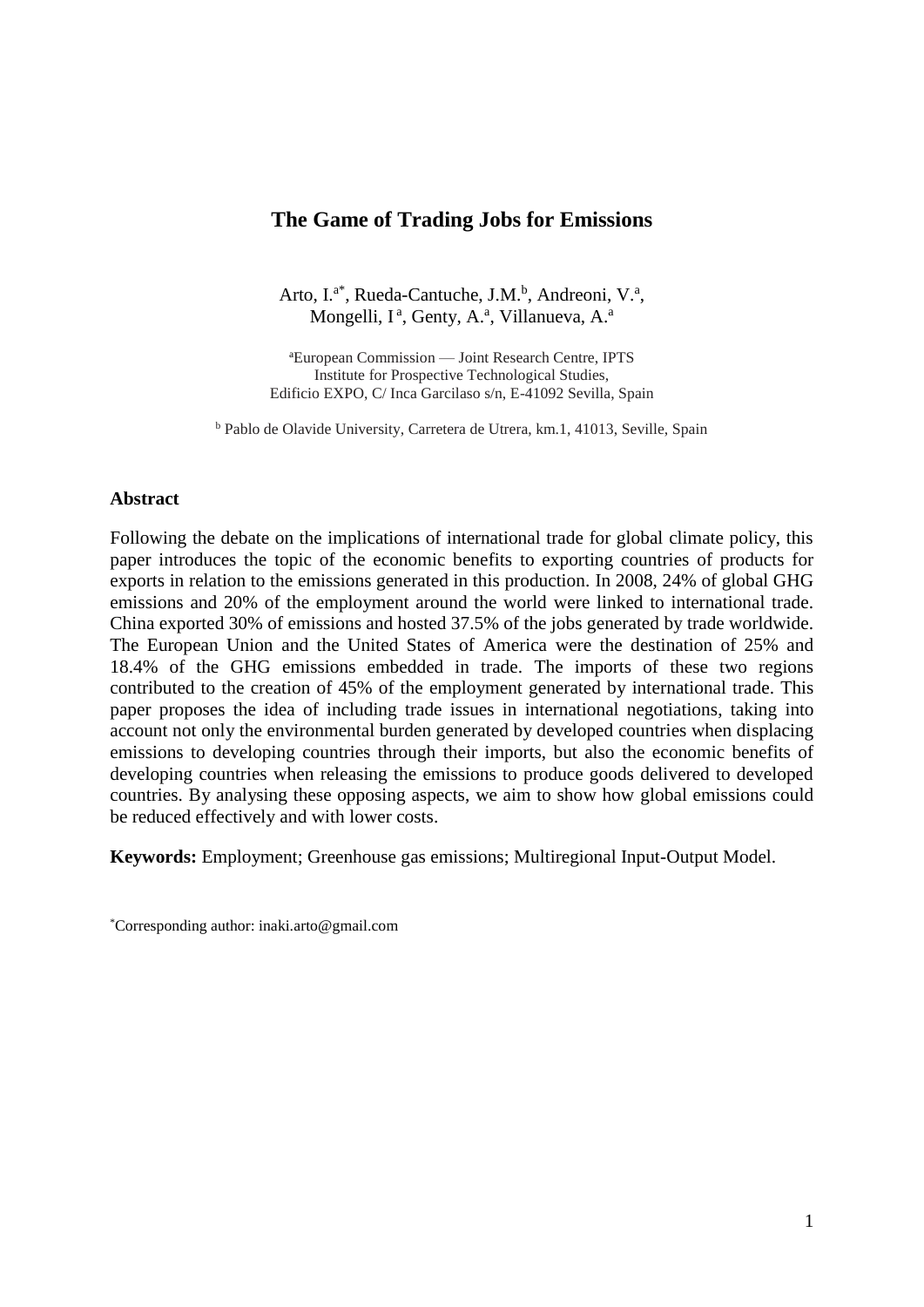# **1. Introduction**

In the last few decades world economies have experienced a rapid and profound process of globalisation that has favoured the flow of goods, services and production factors around the world. This phenomenon becomes clear when we look at the statistics of international trade. According to the World Trade Organisation, between 1995 and 2011 world trade volume tripled in nominal terms to exceed \$18 trillion (30% of world GDP).

The consequences of this growth in international trade can be observed in many dimensions of modern societies. For instance, by exporting goods and services countries can obtain economic benefits, such as the creation of new jobs (Sousa et al., 2012). On the other hand, exporting countries have to tackle the environmental consequences of producing these products (Muradian et al., 2002). This relationship between increasing trade flows, employment generation and environmental degradation is well known in the climate change literature (Weber et al., 2008).

This triangle formed by trade, employment and emissions connects with the outstanding political debate about how to evaluate the relative contribution of different countries to climate change. The Kyoto Protocol establishes that each country is responsible for the emissions generated within its national territory (i.e. the so-called producer responsibility principle) (UNCCC, 1997; IPCC, 2006). According to this approach, countries could accomplish their national emission targets by importing goods from other countries and, therefore, avoiding the emission of greenhouse gases (GHG) generated when producing those goods. This question is closely linked to the problem of "carbon leakage" (Wyckoff and Roop, 1994). This term is used to describe a situation in which companies, in order to reduce costs, move their production to other countries which have a more lax climate policy.

During the last few years, emerging/developing countries have driven global emissions up by increasing significantly the release of GHGs to the atmosphere. At the same time, the emissions generated by developed countries have been stabilised. It has been argued that these trends are related, among other factors, to the increasing exports of developing countries and to their growing market share in the final demand of developed economies (Raupach, 2007). In this context, the so-called consumer responsibility incorporates emissions embedded in trade into an accounting framework, and postulates that each country should be responsible for all the emissions embodied in its final demand, regardless of where they have been generated (Peters, 2008). Following the consumer responsibility argument, developed countries should bear more responsibility for the emissions generated in emerging and/or developing economies.

During the last few years, a growing number of studies have focused on quantifying these transfers of emissions (carbon leakage) between countries via international trade (Wiedmann, 2009, Davis and Caldeira, 2009, Peters et al., 2011). However, there has been little attention paid to the quantification of the related economic consequences for the exporting countries, which can be considered as part of a game in which one partner is willing to bear the costs of environmental degradation in exchange for the inherent economic benefits of international trade, in terms of, for example, jobs creation. This issue is especially relevant for some emerging economies, for which exports are among the main drivers of national employment and economic growth.

The objective of this paper is twofold: firstly, it aims to describe the GHG emissions and the employment embodied in the exports of the world's main economies during 1995-2008; and secondly, it discusses the relevance of the employment benefits obtained by countries when producing exported goods.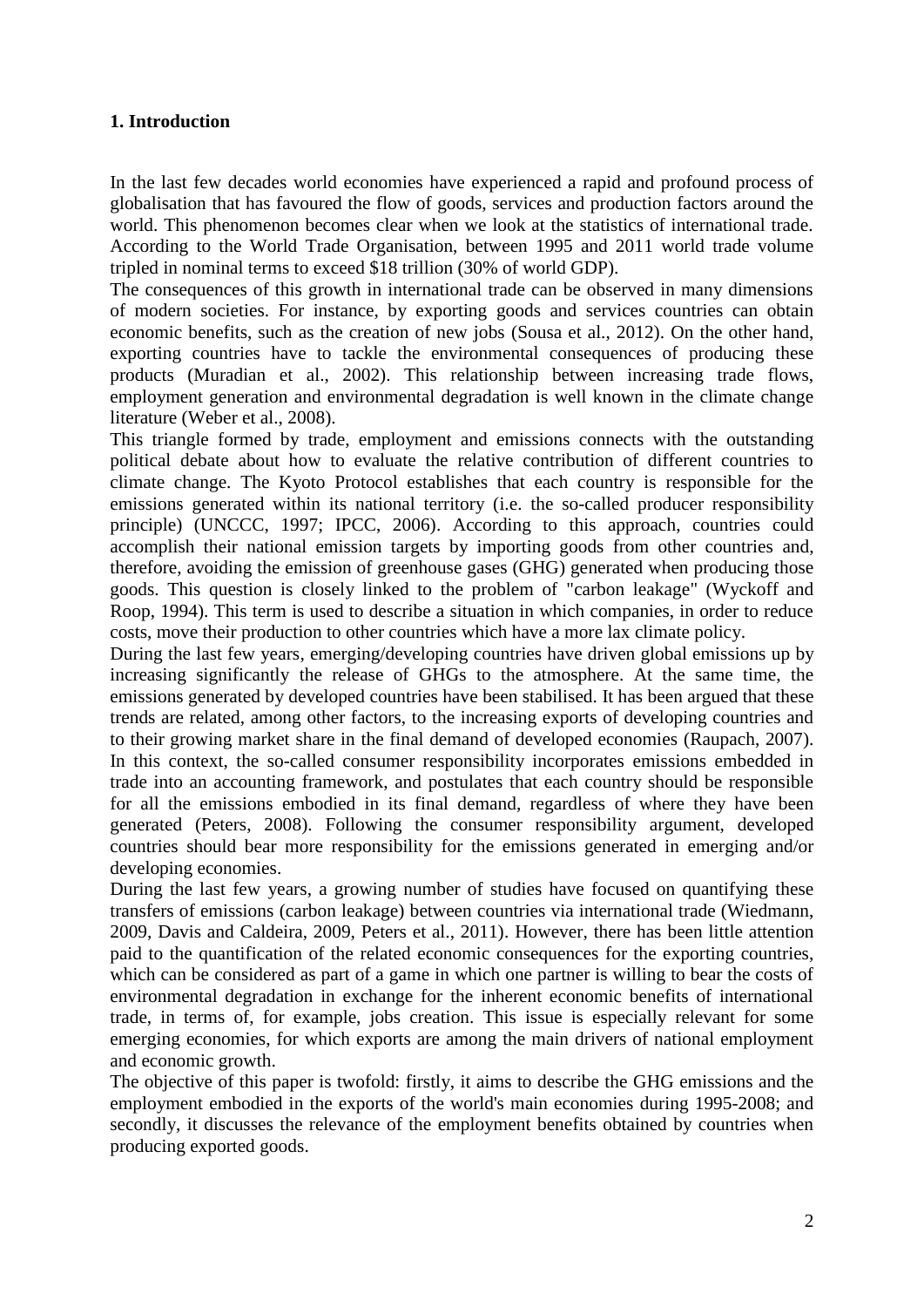The paper is structured as follow: section 2 describes the database and the methodology used. Section 3 summarises the main findings. Section 4 discusses the relevance of the results for policy making and section 5 concludes.

#### **2. Methodology and database**

 $\overline{a}$ 

Multi-regional Input-Output (MRIO) models have been widely used to analyse the environmental consequences of trade (see Wiedman, 2009 and Wiedmann, et at., 2011 for a comprehensive revision of the literature and the existing databases). In this paper, a MRIO will be used to calculate the emissions of GHGs and the employment embodied in international trade.

For the sake of simplicity, the methodology is described for the case of 3 regions with *n* sectors, but it can be applied to any number of regions and sectors.

The starting point of the model is a MRIO table. This table describes the flows of goods and services from every industry in a certain country to the intermediate and final users of other countries. We can distinguish 3 main components in a MRIO table, where superscripts indicate regions:

$$
Z = \begin{bmatrix} Z^{11} & Z^{12} & Z^{12} \\ Z^{21} & Z^{22} & Z^{23} \\ Z^{31} & Z^{32} & Z^{33} \end{bmatrix};
$$

$$
f = \begin{bmatrix} f^{1} \\ f^{2} \\ f^{3} \end{bmatrix} = \begin{bmatrix} f^{11} + f^{12} + f^{13} \\ f^{21} + f^{22} + f^{23} \\ f^{31} + f^{32} + f^{33} \end{bmatrix};
$$

$$
x = \begin{bmatrix} x^{1} \\ x^{2} \\ x^{3} \end{bmatrix}
$$

where  $\mathbb{Z}^{rs}$  denotes a sub-matrix of intermediate deliveries from country  $r$  to country  $s$ , with industries in columns and products in rows, **f** *rs* denotes the final demand of country *s* for goods and services produced by country  $r$ , and  $\mathbf{x}^r$  stands for the total product or industry outputs<sup>1</sup> of country *r*. The relation between **x**, **Z** and **f** is defined by the accounting equation  $[1]$ 

$$
\mathbf{x} = \mathbf{Z}\mathbf{i} + \mathbf{f} \tag{1}
$$

<sup>&</sup>lt;sup>1</sup> It is product output when the MRIO table is of a product by product type and industry output when it is of an industry by industry type.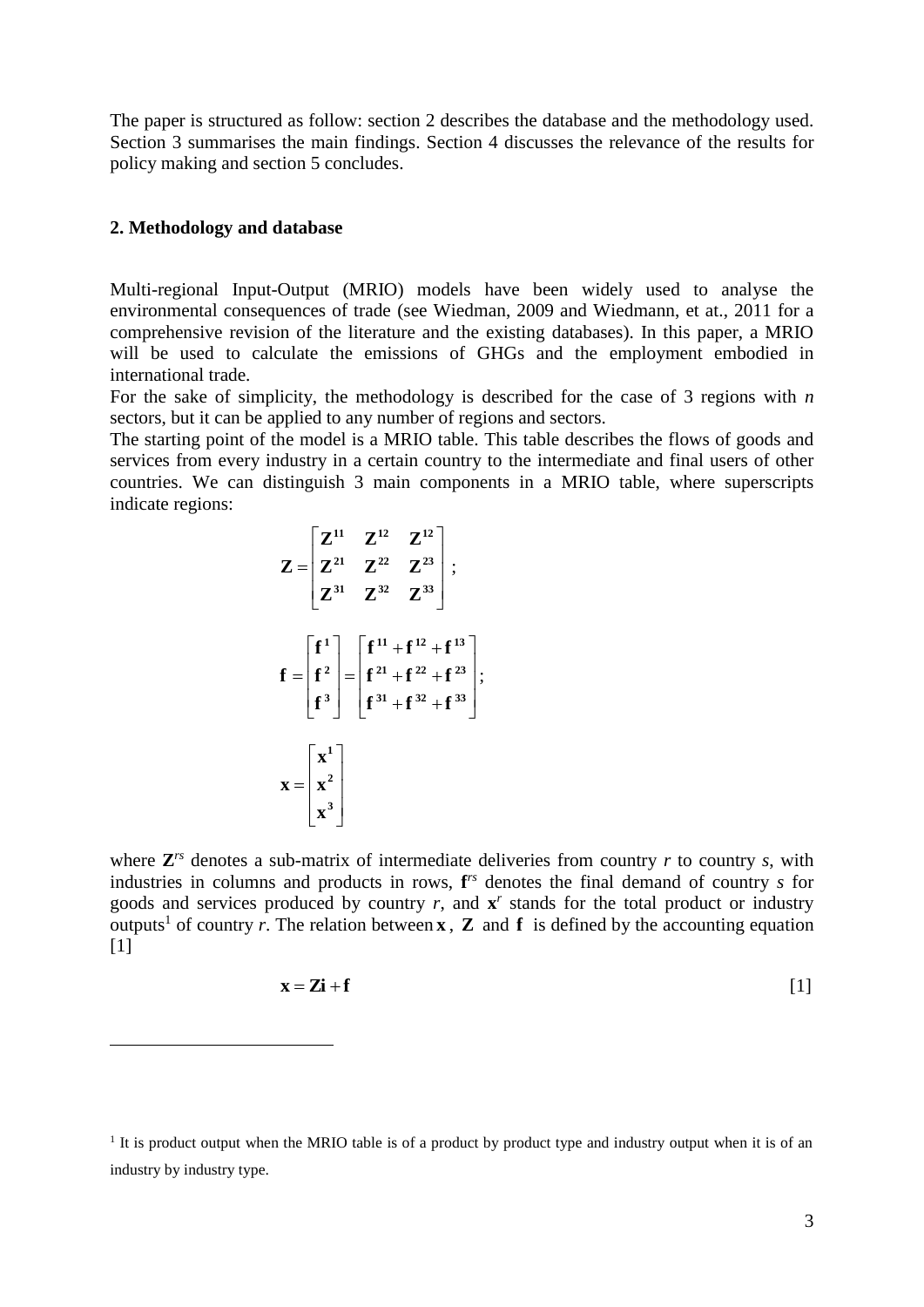where *i* is the column summation vector.

Furthermore, let us assume that the MRIO table is extended to include a vector of sectorial emissions of GHG denoted by **g**, a vector of direct emissions from households **h**, and a vector of employment by sector **m** :

$$
\mathbf{g} = \begin{bmatrix} \mathbf{g}^{1} \\ \mathbf{g}^{2} \\ \mathbf{g}^{3} \end{bmatrix};
$$

$$
\mathbf{h} = \begin{bmatrix} h^{1} \\ h^{2} \\ h^{3} \end{bmatrix};
$$

$$
\mathbf{m} = \begin{bmatrix} \mathbf{m}^{1} \\ \mathbf{m}^{2} \\ \mathbf{m}^{3} \end{bmatrix}
$$

For each region, total emissions would be given by the sum of sectorial emissions plus household emissions, as reported in equation [2]:

$$
G^r = \mathbf{g}^r \mathbf{i} + h^r \tag{2}
$$

Similarly, the total employment of each region would be the sum of the employment in each sector, as summarised in equation [3]

$$
M^r = \mathbf{m}^r \mathbf{i}
$$
 [3]

The input coefficients are obtained as in equation [4]

$$
\mathbf{A}^{rs} = \mathbf{Z}^{rs} (\hat{\mathbf{x}}^s)^{-1}
$$
 [4]

where  $(\hat{\mathbf{x}}^s)^{-1}$  $\hat{\mathbf{x}}^s$ <sup>-1</sup> denotes the inverse of a diagonal matrix of total outputs in country *s*. Likewise, the emissions coefficients  $(e^r)$  and employment coefficients  $(d^r)$  are defined in equations [5] and [6] for region *r*:

$$
\mathbf{e}^r = (\hat{\mathbf{x}}^r)^{-1} \mathbf{g}^r \tag{5}
$$

$$
\mathbf{d}^r = (\hat{\mathbf{x}}^r)^{-1} \mathbf{m}^r
$$
 [6]

Equation [1] can now be written as a standard input-output model as:

$$
\mathbf{x} = \mathbf{A}\mathbf{x} + \mathbf{f} \tag{7}
$$

The solution to the this model is given by  $\mathbf{x} = \mathbf{L} \mathbf{f}$ , where  $\mathbf{L} = (\mathbf{I} \cdot \mathbf{A})^{-1}$  denotes the so-called Leontief inverse. The total emissions and total employment are given by [8] and [9]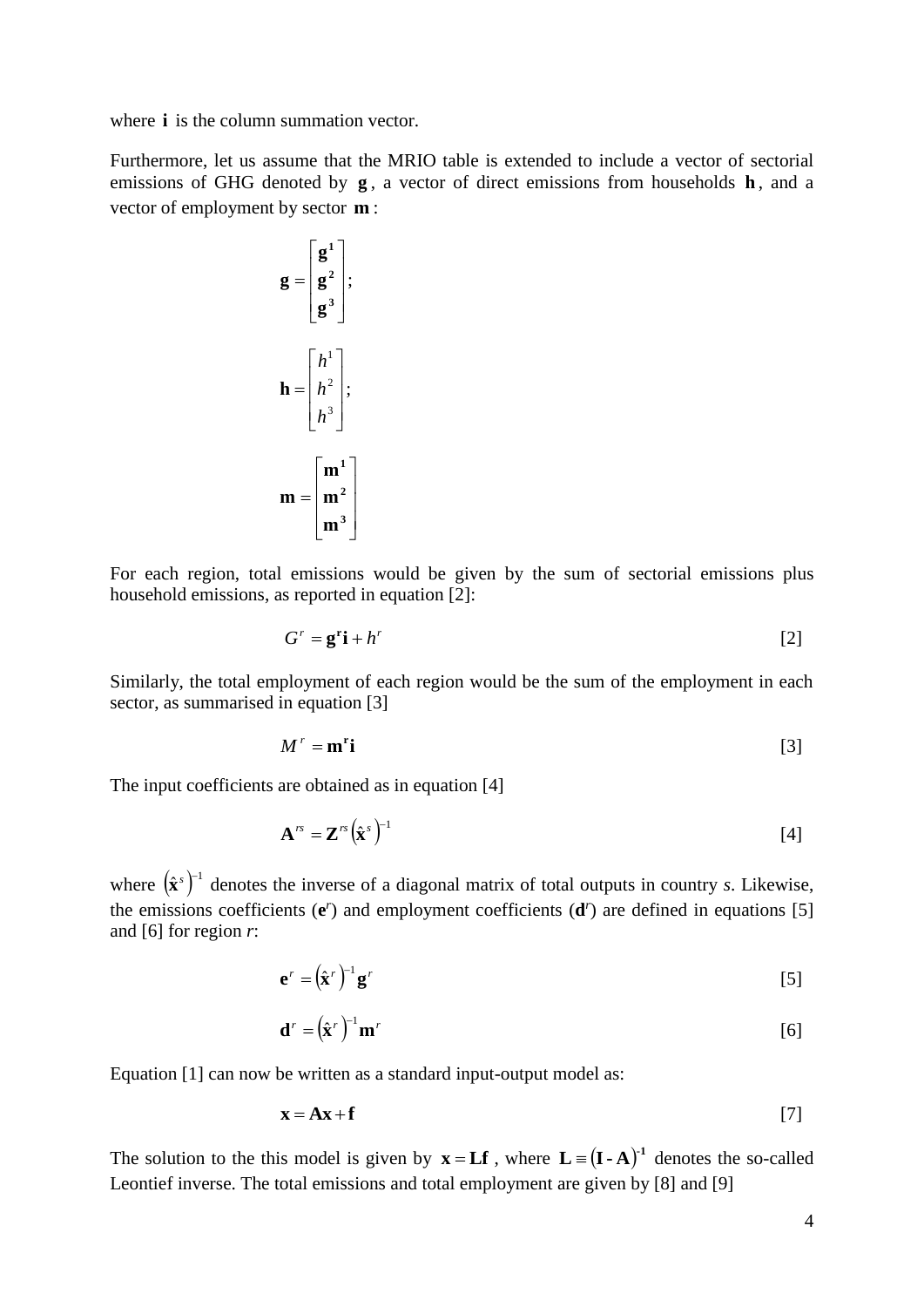$$
\mathbf{g} = \hat{\mathbf{e}} \mathbf{x} = \hat{\mathbf{e}} \mathbf{L} \mathbf{f} \tag{8}
$$

$$
\mathbf{m} = \hat{\mathbf{d}}\mathbf{x} = \hat{\mathbf{d}}\mathbf{L}\mathbf{f}
$$
 [9]

We can write [8] in its partitioned form as reported in [10]

$$
\begin{bmatrix} g^{1} \\ g^{2} \\ g^{3} \end{bmatrix} = \begin{bmatrix} e^{1} & 0 & 0 \\ 0 & e^{2} & 0 \\ 0 & 0 & e^{3} \end{bmatrix} \begin{bmatrix} L^{11} & L^{12} & L^{13} \\ L^{21} & L^{22} & L^{23} \\ L^{31} & L^{32} & L^{33} \end{bmatrix} \begin{bmatrix} f^{11} + f^{12} + f^{13} \\ f^{21} + f^{22} + f^{23} \\ f^{31} + f^{32} + f^{33} \end{bmatrix}
$$
 [10]

From [10] we can calculate the emissions embodied in exports<sup>2</sup>  $\textbf{gexp}^1$  and imports  $\textbf{gimp}^1$  of region 1, as reported in equations [11] and [12]:

$$
gexp1 = e1L11(f12 + f13) + [e1L12(f22 + f23) + e1L13(f32 + f33)]
$$
 [11]

$$
\text{gimp}^1 = (e^2 L^{21} + e^3 L^{31})f^{11} + [(e^2 L^{22} + e^3 L^{32})f^{21} + (e^2 L^{23} + e^3 L^{33})f^{31}] \tag{12}
$$

Equation [11] represents the emissions generated in region 1 that are linked to the domestic final demand of region 2 and 3. This vector of emissions embodied in exports of region 1 can be expressed as the sum of 2 components:

- $e^{i}L^{11}(f^{12}+f^{13})$ , yields the emissions generated in region 1 when producing goods and services for final use which are exported to regions 2 and 3 (e.g. German cars exported to Japan);
- $\bullet$   $\left[e^{i}L^{12}(f^{22}+f^{23})+e^{i}L^{13}(f^{32}+f^{33})\right]$ , yields the emissions generated in region 1 when producing the intermediate exports that are used abroad to produce final goods and services consumed by regions 2 and 3 (e.g. German engine components sold to the Czech Republic for the production of Czech cars to be exported to Japan)

Analogously, expression [12] is the vector of emissions generated in regions 2 and 3 that are linked to the domestic final demand of region 1, which can be expressed as the sum of 2 components:

**•**  $(e^2L^{21} + e^3L^{31})f^{11}$ , yields the emissions generated in regions 2 and 3 when producing the intermediate imports used by region 1 to produce final goods and services

 $\overline{a}$ 

<sup>&</sup>lt;sup>2</sup> Excluding intermediate exports to be used for the production of goods and services to be imported by countries in order to satisfy their final demand.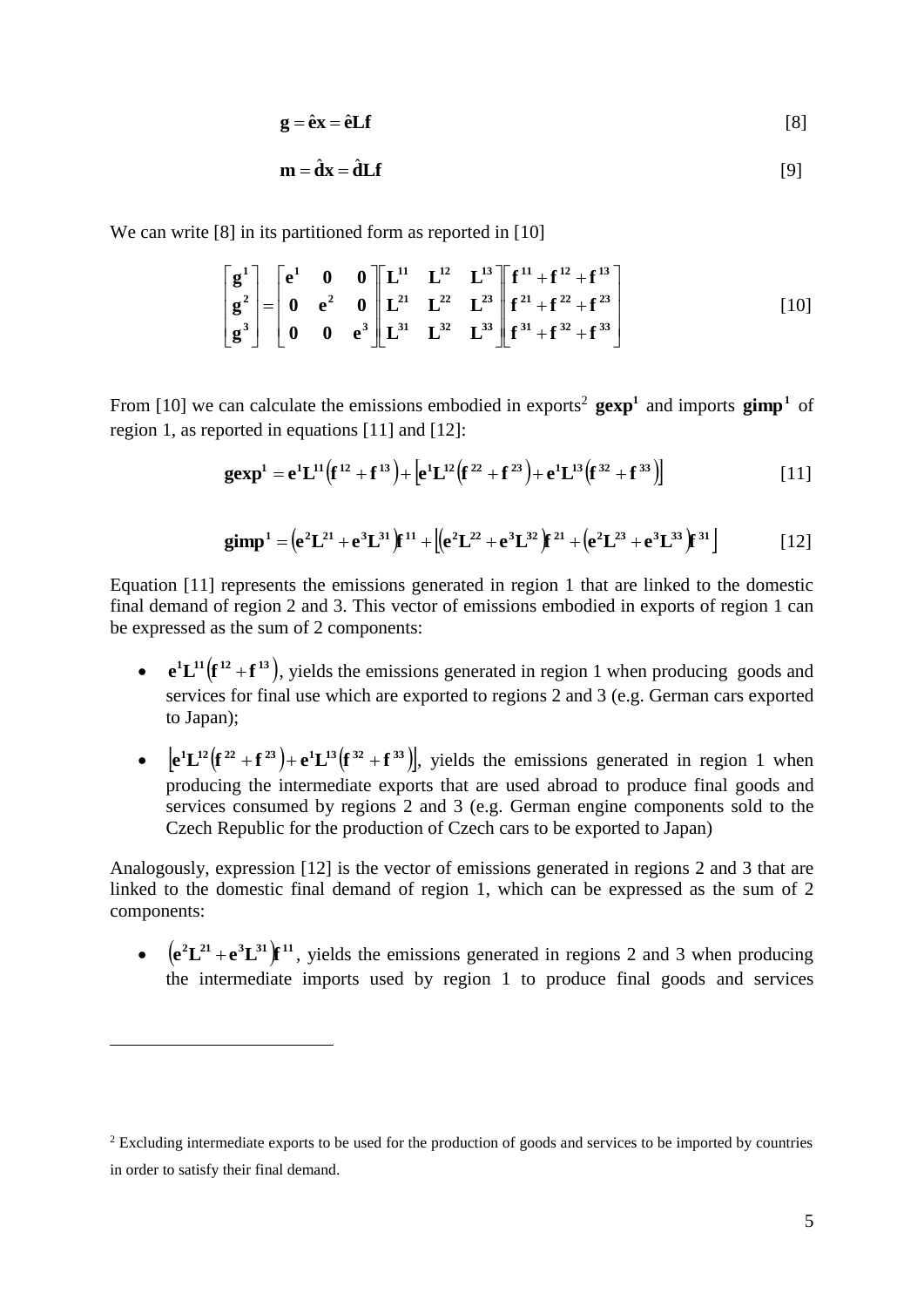consumed in region 1 (e.g. imports of dishwasher components from China for the production of German dishwashers to be sold in the domestic market);

•  $[(e^2L^{22}+e^3L^{32})r^{21}+(e^2L^{23}+e^3L^{33})r^{31}]$ , yields the emissions generated in regions 2 and 3 when producing the intermediate imports used by regions 2 and 3 to produce the final goods and services imported by region 1 (e.g. imports of dishwasher components from China to be used in Taiwan for the fabrication of dishwashers to be exported to Germany).

We can define the emission trade balance  $e$ **tb**<sup>1</sup> of region 1 as the difference between the emissions exported and imported, as reported in equation [13]

$$
eth1 = gexp1 - gimp1
$$
 [13]

The emission trade balance allows us to analyze to what extent a country is a net exporter or importer of emissions. If the emissions embodied in the exports of a country are larger than those embodied in its imports, then the country will be a net emission exporter and, therefore, it will have an emission surplus. This might be the cases for developing countries, which, in some cases, host the displaced production of high emission intensive products that ultimately are conveyed to the market of developed economies. Otherwise, a country will be a net importer and will show an emission deficit.

In a similar way, we can calculate the emissions embodied in imports and exports, and the trade balance of the other 2 regions. Moreover, applying expressions [11], [12] and [13] to [9], we can obtain the embodied employment in trade, and the employment trade balances. The interpretation of the embodied employment in exports and imports is similar to those of the emissions. The employment trade balance compares the employment linked to the exports of one country against the employment generated abroad by its imports. This indicator shows to what extent a country is an employment net exporter (i.e. embodied employment in exports is greater than that of imports) or an employment net importer (i.e. embodied employment in imports is greater than that of exports).

In this paper, we have used expressions [11], [12] and [13] to calculate the embodied GHG emissions and embodied employment both in exports and imports, plus the subsequent trade balances. We have conducted our analysis using the World Input-Output Database (WIOD) (Timmer et al, 2012). This database comprises a set of harmonized Supply, Use and Symmetric Input-Output (I-O) tables, valued at current and previous year prices. It also includes data on international trade and satellite accounts related to environmental and socioeconomic indicators. It covers the period 1995 to 2009<sup>3</sup>, with information from 35 industries, 60 products and 41 regions: 27 Member States of the European Union (EU-27), 13 non-EU27 countries (Australia, Brazil, Canada, China, India, Indonesia, Japan, South Korea, Mexico,

 $\overline{a}$ 

<sup>&</sup>lt;sup>3</sup> The figures for the year 2009 are preliminary estimates, therefore the time scope has been constrained in this paper to the period 1995-2008.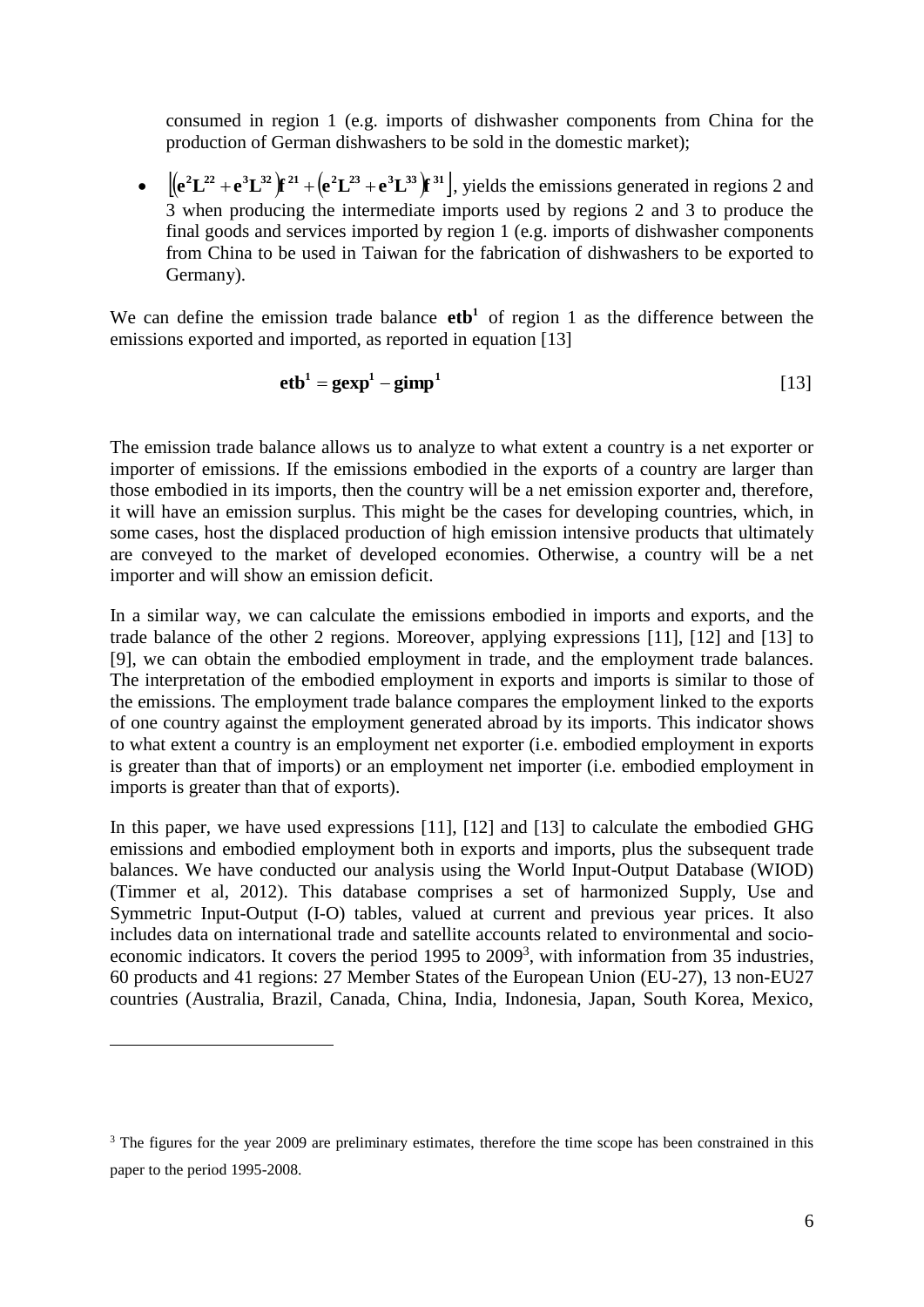Russia, Turkey, the United States of America (USA) and the Rest of the World (RoW) as an aggregated region<sup>4</sup>). For our analysis we treated the EU-27 as a single region, therefore we analysed 15 regions in total.

We have also used the environmental extensions of the World Input-Output Database (WIOD), which include time series of sectoral emissions of GHGs based on the accounting principles of national accounts (residence principle). These environmental accounts can be linked directly to other relevant socio-economic information of the WIOD database, and can also be used to track the flows of emissions across the world, too. The GHG accounts cover for each country the emissions of  $CO<sub>2</sub>$ , CH<sub>4</sub>, and N<sub>2</sub>O released from national economic activities, i.e. those generated by economic activities of its resident units. This accounting principle differs from the one followed by the emissions inventories of the United Nations, which consider the environmental pressures generated within the area under national jurisdiction (territorial principle). Finally, we have also used data on sectoral employment from the socio-economic accounts of WIOD. A more detailed description on the database can be found at [www.wiod.org](http://www.wiod.org/) and in Timmer et al, (2012).

## **3. Results**

 $\overline{a}$ 

This section provides a summary of the results obtained from applying equations [11], [12] and [13] to the WIOD database. Section 3.1 is focused on embodied GHG emissions and the section 3.2 on embodied employment in international trade.

## *3.1 GHG emissions generated by trade*

#### *3.1.1. Who is who in exporting GHG emissions?*

According to the data reported on the left hand side of Figure 1, in 2008 24% of global GHG emissions (9.4 Giga tonnes of  $CO<sub>2</sub>$  equivalents, Gt) were transferred between countries through international trade. China was the world's largest exporter of emissions, by exporting 2.8 Gt, which represents 30% of the total GHGs embodied in international trade. The RoW is the second region in terms of emissions exported to satisfy the final demand of other countries (2.4 Gt, 25.7% of global exports). The EU-27 exported 8.3% of the worldwide emissions embodied in international trade (0.78 Gt), while Russia contributed 8.2% (0.77 Gt), the USA 7.5% (0.71 Gt) and India 4% (0.37 Gt).

Comparing the shares of the emissions exported by country with respect to their total emissions, Taiwan had the largest share (49.7%), followed by Canada (37.4%), Korea (35%), China  $(33.6\%)$  and Russia  $(33.3\%)$ . On the contrary, the USA  $(11.1\%)$ , Turkey  $(15\%)$ , the EU-27 (15.4%), Mexico (15.9 %) and India (16.3 %) showed the lowest rates of embodied emissions in exports over their national emissions.

<sup>4</sup> The RoW is composed of the non Annex B countries (exc. Brazil, China, India, Indonesia, Mexico, South Korea, Taiwan and Turkey) of the Kyoto protocol and some minor Annex B countries (Croatia, Finland, Iceland, Liechtenstein, Monaco, New Zealand, Norway, Switzerland and Ukraine). Annex B of the Kyoto Protocol includes the countries that have a commitment to limit GHG emissions.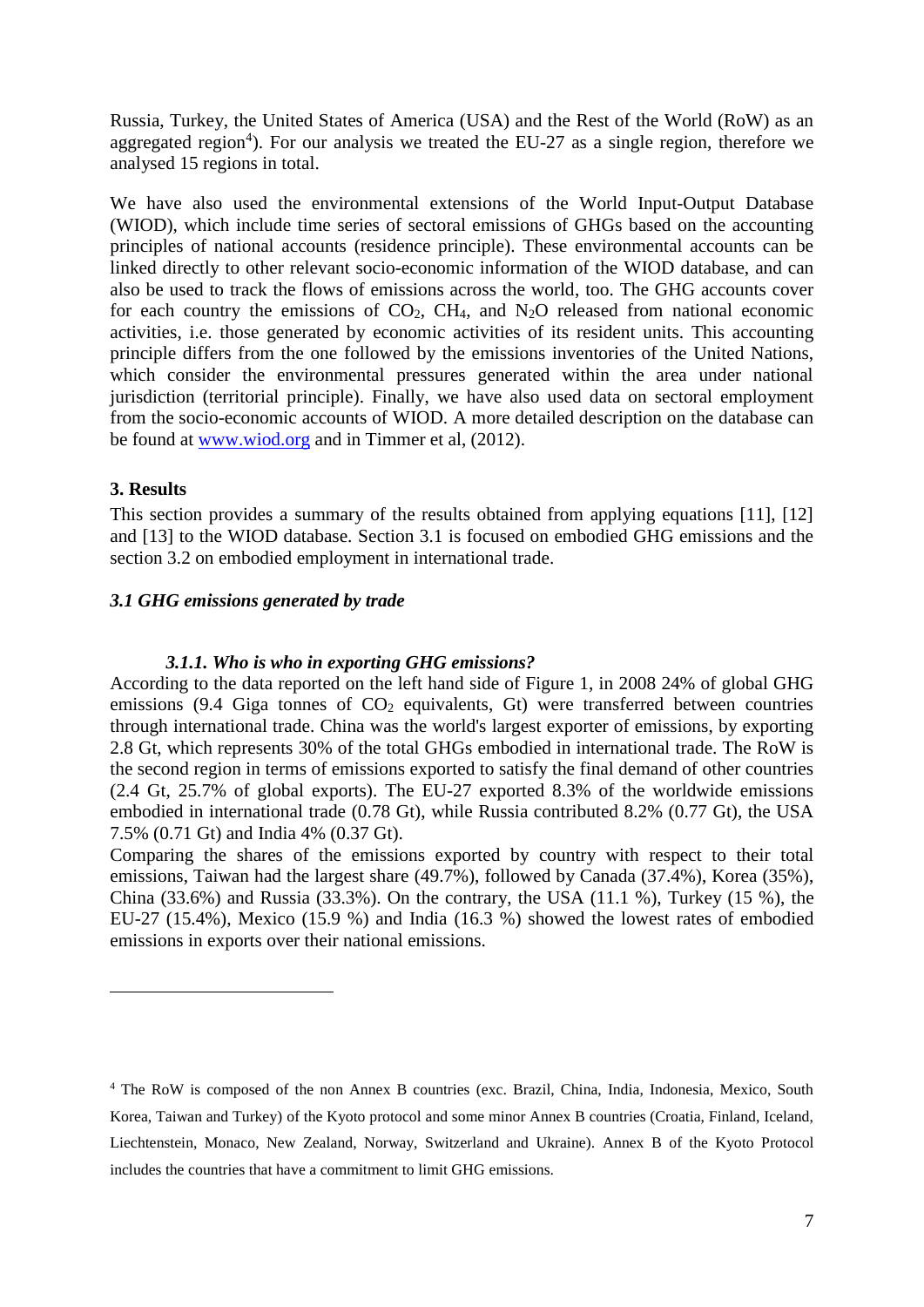Between 1995 and 2008, the GHG emissions linked to trade almost doubled, from 4.9 Gt (16.2% of total emissions) to 9.4 Gt (24%). That growth was equivalent to 50% of the change in global emissions during the same period. China was the country that most contributed to this growth. Between 1995 and 2008, Chinese exports of GHGs increased by a factor of 3.4, i.e.: from 0.8 Gt to 2.8 Gt (44.5% of the growth in the global trade on emissions and 51.6% of the growth in national Chinese emissions). The emissions exported by the RoW doubled from 1.2 Gt in 1995 to 2.4 Gt in 2008 (26.9% of the global change and 45.9% of the growth in the emissions of the RoW). Other countries like Australia, India and Russia also contributed to the growth in the global volume of emissions traded, although their contribution was below 5% in all cases.



**Figure 1: Global emissions embodied in trade by country, 1995-2008. (Gt) Emissions embodied in exports Emissions embodied in imports**

Note: AUS: Australia; BRA: Brazil; CAN: Canada; CHN: China; EU-27: European Union; IDN: Indonesia; IND: India; JPN: Japan; KOR: Korea; MEX: Mexico; RoW: Rest of the World; RUS: Russia; TWN: Taiwan; USA: United States of America.

These results can also be disaggregated to distinguish which sectors contributed to the atmospheric release of the emissions embodied in trade [\(Figure 2\)](#page-8-0). In the year 2008, 28.5% of the GHG emissions embodied in exports were generated by the electricity sector, 14.4% by agriculture, 12.7% by mining, 9.2% by basic metals, and 6.7% by the chemical industry. The electricity sector generated most of the trade related emissions in the top-four exporting regions: 42.3% in the case of China, 20.8% in the EU-27, 33.2% in Russia, and 23.7% in the USA. In the RoW, although electricity amounted to 20.7% of the exported emissions, the agricultural sector was the main emission exporter (23.1%). In particular, 67.5% of the emissions exported by Brazil were released by agriculture.

In China, primary sectors and heavy industries emit more than 40% of the exported emissions (agriculture 11.7%, mining 10%, basic metals 9.9%, chemical 5.6%, and non-metallic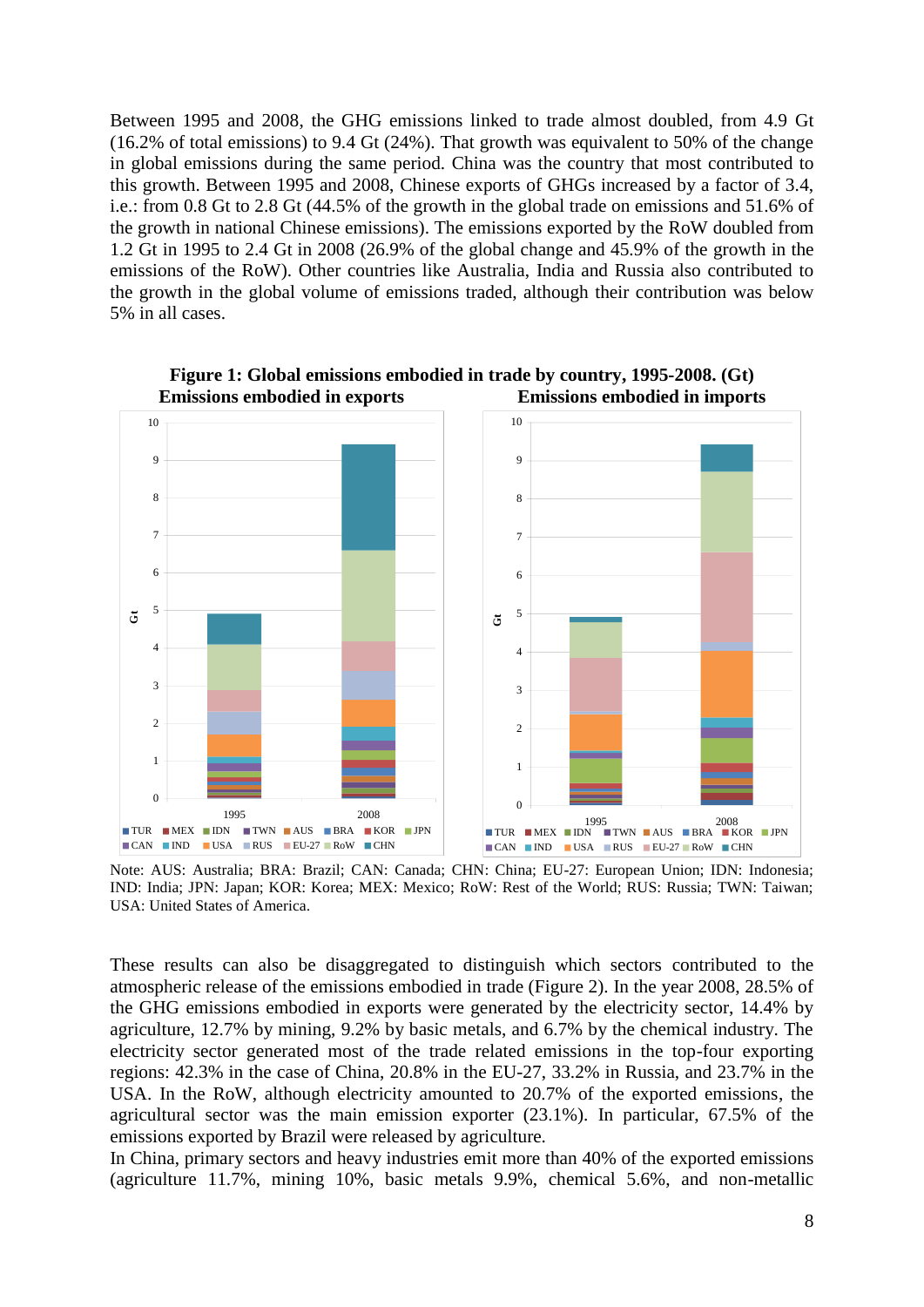industries 5.2%). In the EU-27, the main emission exporting sectors, excluding electricity, were basic metals (11.5%), maritime transport (11.3%), chemicals (9.6%), agriculture (8.9%), and air transport (6%). In the USA, primary sectors generated 23.6% of the emissions embodied in exports (agriculture 15.1% and mining 8.4), while 17.2% of the emissions exported were generated by transport activities (including inland, air and maritime transportation).



<span id="page-8-0"></span>**Figure 2: Global emissions embodied in trade by sector in selected countries, 2008 (Gt)**

c1: Agriculture, Forestry and Fishing; c2: Mining and Quarrying; c3: Food, Beverages and Tobacco; c4: Textiles; c5: Leather Footwear.; c6: Wood Products; c7: Pulp, Paper, Printing and Publishing; c8: Coke, Refined Petroleum and Nuclear Fuel; c9: Chemical Products; c10: Rubber and Plastics; c11: Other Non-Metallic Mineral; c12: Basic and Fabricated Metal; c13: Machinery, Nec; c14: Electrical and Optical Equipment; c15: Transport Equipment; c16: Other Manufactures; c17: Electricity, Gas and Water Supply; c20: Wholesale Trade; c21: Retail Trade; c22: Hotels and Restaurants; c23: Inland Transport; c24: Water Transport; c25: Air Transport; c26: Other Transport Services; c30: Renting of M&Eq and Other Business Activities; c34: Other Services.

#### *3.1.2. Who is who in importing GHG emissions?*

The emissions embodied in international trade can also be analysed from the perspective of the importer country (right hand side of figure 1). In 2008, the EU-27 was the main destination for the global emissions generated by international trade (2.4 Gt, 25% of the total emissions traded). The RoW was the second region in terms of embodied emissions in imports (2.1 Gt, 22.3% of total imports). Embodied emissions in the USA imports amounted to 18.4% of the emissions embodied in global trade (1.7 Gt); in China, 7.6% (0.71 Gt); in Japan, 6.8% (0.65 Gt); and in Canada 3% (0.28 Gt). During the same period, the RoW showed the highest increase in terms of emissions embodied in imports (+1.17 Gt), followed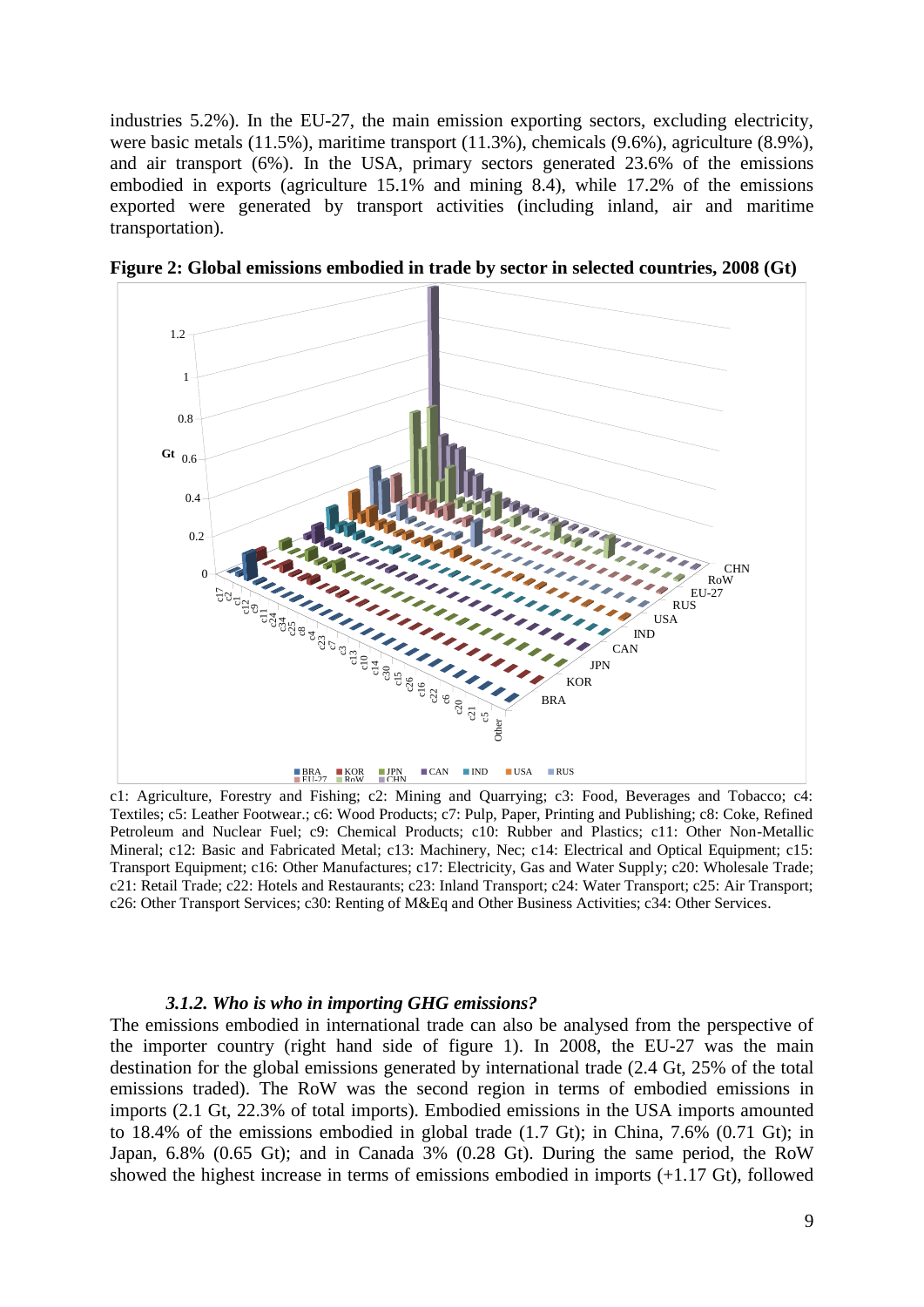by the EU-27 (+0.95 Gt), the USA (+0.78 Gt) and China (+0.58 Gt). The RoW, the EU-27, the USA and China turned out to be the main drivers of the growth in global trade related emissions between 1995 and 2008 (26%, 21.1%, 17.4%, and 12.8%, respectively).

As regards the share of the embodied emissions in imports over the total emissions by country, Japan (53%), the EU-27 (46.3%), South Korea (40.7%), Canada (40.1%), and Turkey (37.9%) were the top-five countries with the largest shares. In contrast, Indonesia (18.5%), Brazil (17 %), India (11.5%), Russia (9.9 %), and China (8.5 %) showed the lowest rates of emissions imported over their total national emissions.

Table A.1 of the appendix depicts the inter-country emissions embodied in bilateral trade flows in 2008 for the main world economies. The RoW, the EU-27, and the USA were the top-three destination regions of Chinese exports of GHG emissions (28.6%, 23.1%, and 20.1%, respectively). The top-four emission importer regions from the RoW were the EU-27 (34.9%), the USA (21.5%), China (12.2%), and Japan (8.6%). Half of the emissions exported by the EU-27 were conveyed to the RoW, 18.4% to the USA, and 8.4% to China. The main trade partners of the USA in terms of exports of GHG were the RoW (30.6%), the EU-27 (21.5%), Canada (11.3%), China (9.1%), and Mexico (8.9%). The USA imported 62.4% of the emissions exported by Mexico and 50% of Canadian exports of GHG.

## *3.1.3. Who is net exporter and net importer of GHG emissions?*

Comparing the emissions embodied in exports and imports, we can analyse the emission trade balance of each country. We can differentiate two groups of countries according to their emission trade balance: those for which the emissions embodied in exports are lower than those imported (i.e. net emission importers or with an emission deficit, mostly developed countries), and those for which the emissions embodied in exports are greater than those exported (i.e. net emission exporters or with an emission surplus, mostly developing countries).

|  | According | tΩ | the | data | reported | ın |
|--|-----------|----|-----|------|----------|----|
|--|-----------|----|-----|------|----------|----|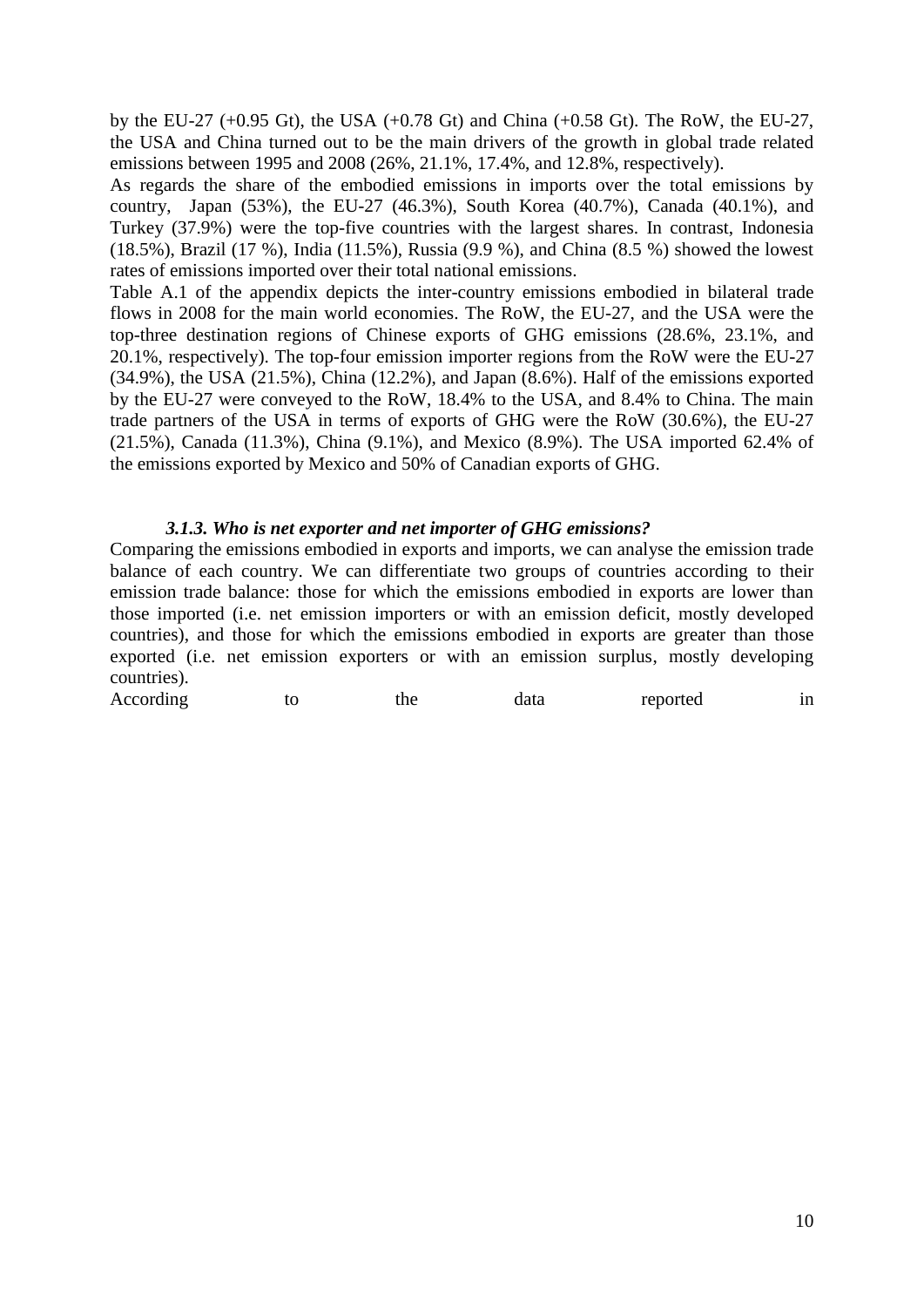[Figure](#page-11-0) 3 for 2008, the EU-27 was the region with the largest emission deficit (1.6 Gt), followed by the USA (1.03 Gt). Japan (with a deficit of 0.39 Gt), Mexico (0.09 Gt), Turkey (0.08 Gt), South Korea (0.03 Gt), Canada (0.02 Gt), and Australia (0.01 Gt) were also net emission importers, though their deficits were somewhat lower in absolute terms than those of the EU-27 and the USA.

The emission deficit of such group of countries was supported by the surplus of other countries. In 2008, China was the world's largest net exporter of emissions, with a surplus of 2.1 Gt (25.2% of its total emissions). Russia (0.55 Gt, and 23.4% of its emissions), the RoW (0.32 Gt, 3.6%), India (0.11 Gt, 4.8%), and Taiwan (0.06 Gt, 19.9%), followed China in the ranking of net emission exporters.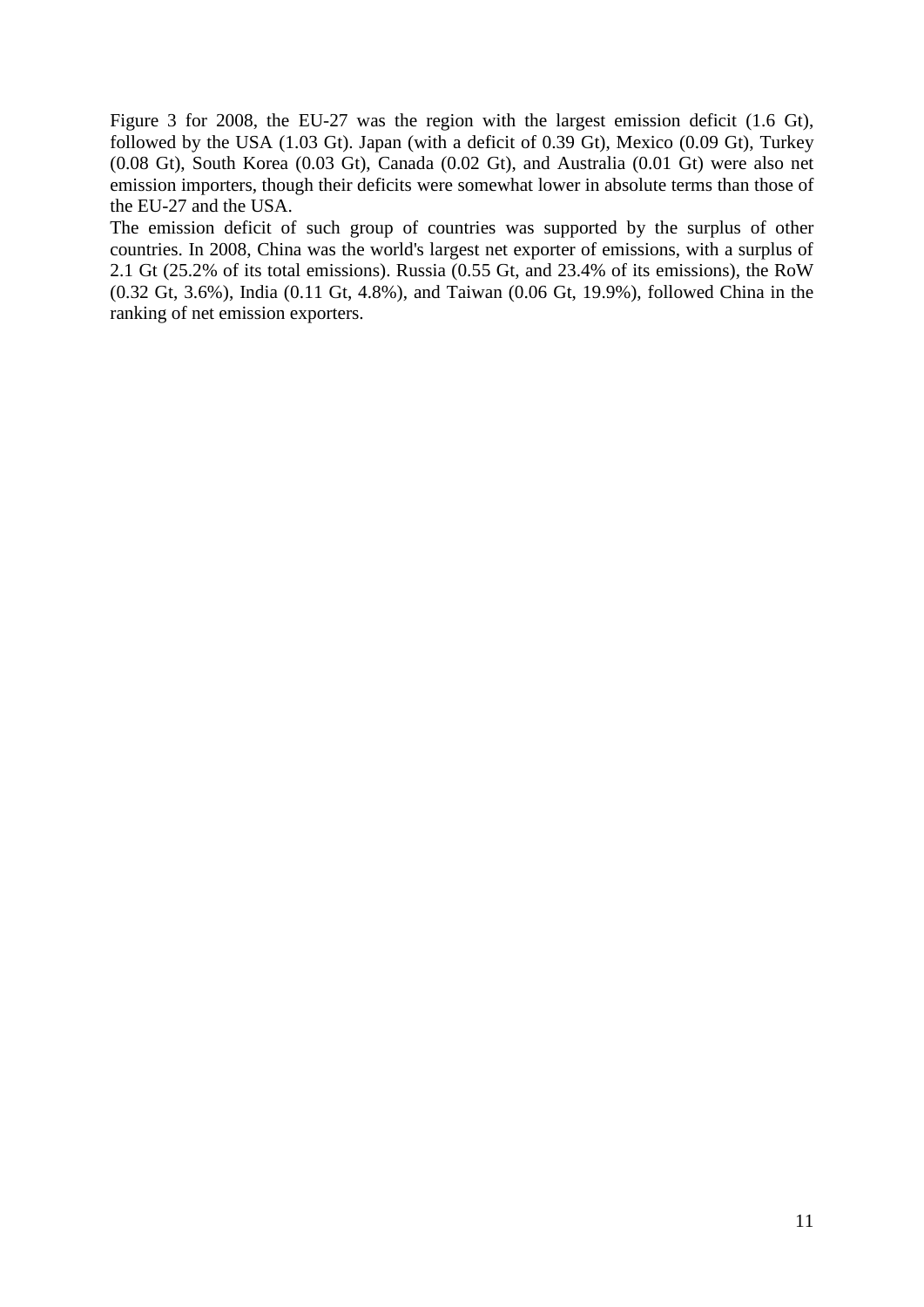<span id="page-11-0"></span>[Figure](#page-11-0) 3 also shows an increasing gap between the main net exporters and importers. Thus, while the emission deficit of the EU-27 and the USA has increased since 1995 by a factor of 1.9 and 2.8 respectively, the surplus of China has increased by a factor of 3. Moreover, the increase in the emission deficit of the EU-27 and the USA (0.75 and 0.67 Gt respectively), is equivalent to the increase in the surplus of China (1.4 Gt). Besides, while Mexico, Canada and Australia showed an emission surplus in 1995, it turned into a deficit in 2008.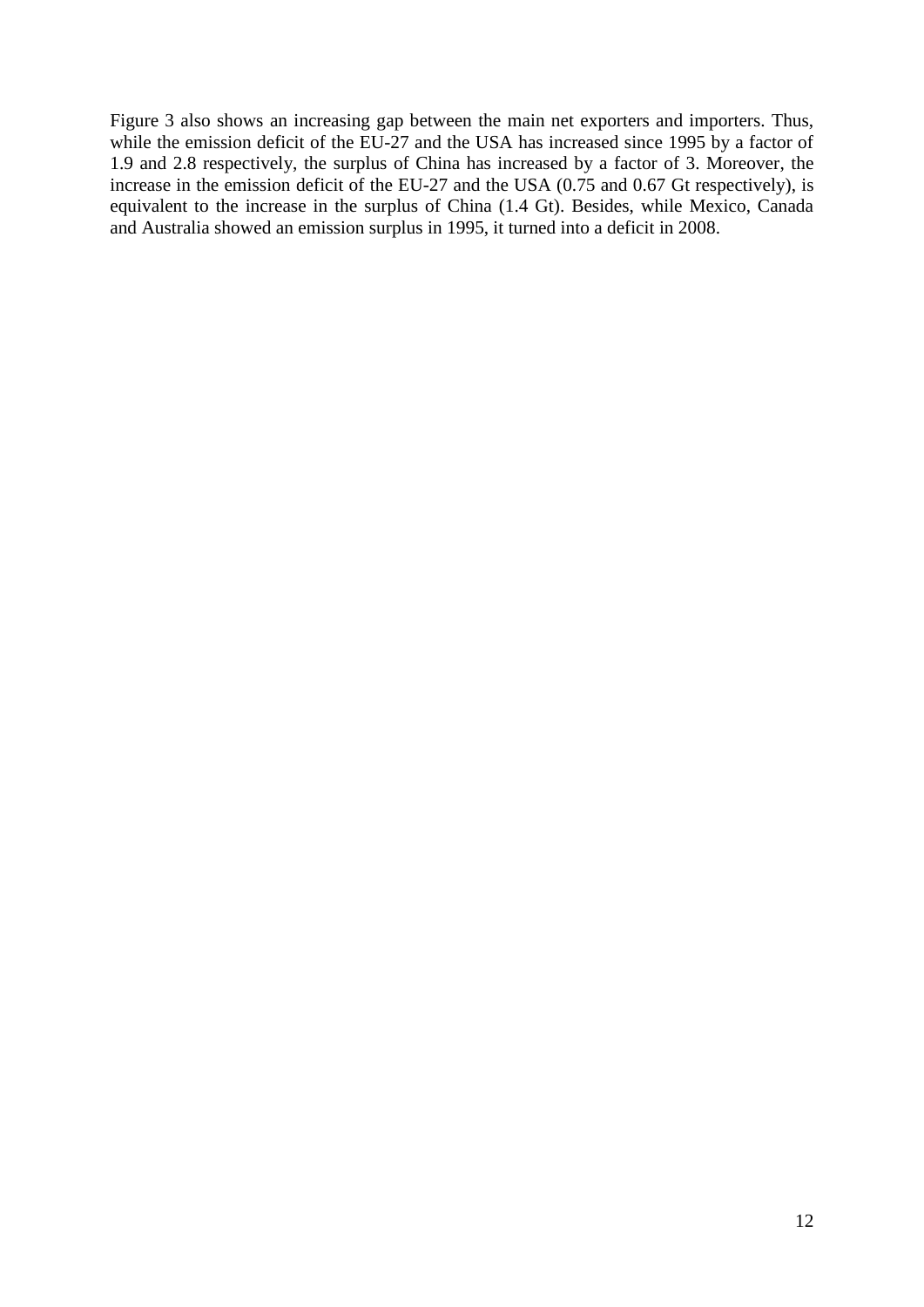

**Figure 3. GHG emission trade balance, 1995 and 2008. (Gt)**

# *3.2. Employment generated by trade*

# *3.2.1. Who is who in exporting employment?*

The increase in the volume of international trade has also affected employment all around the world. In the period 1995-2008, the total employment generated worldwide by international trade increased by 266 M-job, from 332 M-job in 1995 (13.8% of total employment) to 598 M-job in 2008 (20.1% of total employment).

In 2008, China was the country in which international trade generated the largest amount of jobs (224 M-job, 37.5% of the total employment generated by trade worldwide) (left hand side of

[Figure](#page-13-0) 4). In the same year, the production of exported goods and services generated 196 Mjob in the RoW (32.8% of global employment in trade), 63 M-job in India (10.5%), 29 M-job in the EU-27 (4.8%), 17 M-job in Indonesia (2.1%), 13 M-job in Brazil (2.1%), 12 M-job in the USA (1.9%), and 11 M-job in Russia (1.9%). Taiwan (38.5%), China (28.9%), South Korea (24.4%), the RoW (22.3%), and Canada (20.6%) were the countries with the highest share of their total employment linked to exports. In all remaining countries analyzed the share was below the world average (20.1%): 12.6% in the EU-27, 12.2% in Japan, and 7.4% in the USA.

Between 1995 and 2008, the international trade related employment grew by 266 M-job (+46.2%) worldwide. China was the country that benefitted most from the increase in international trade during this period. Between 1995 and 2008, the number of Chinese workers linked to the production be exports grew by 113 M-job (32.8% of the growth in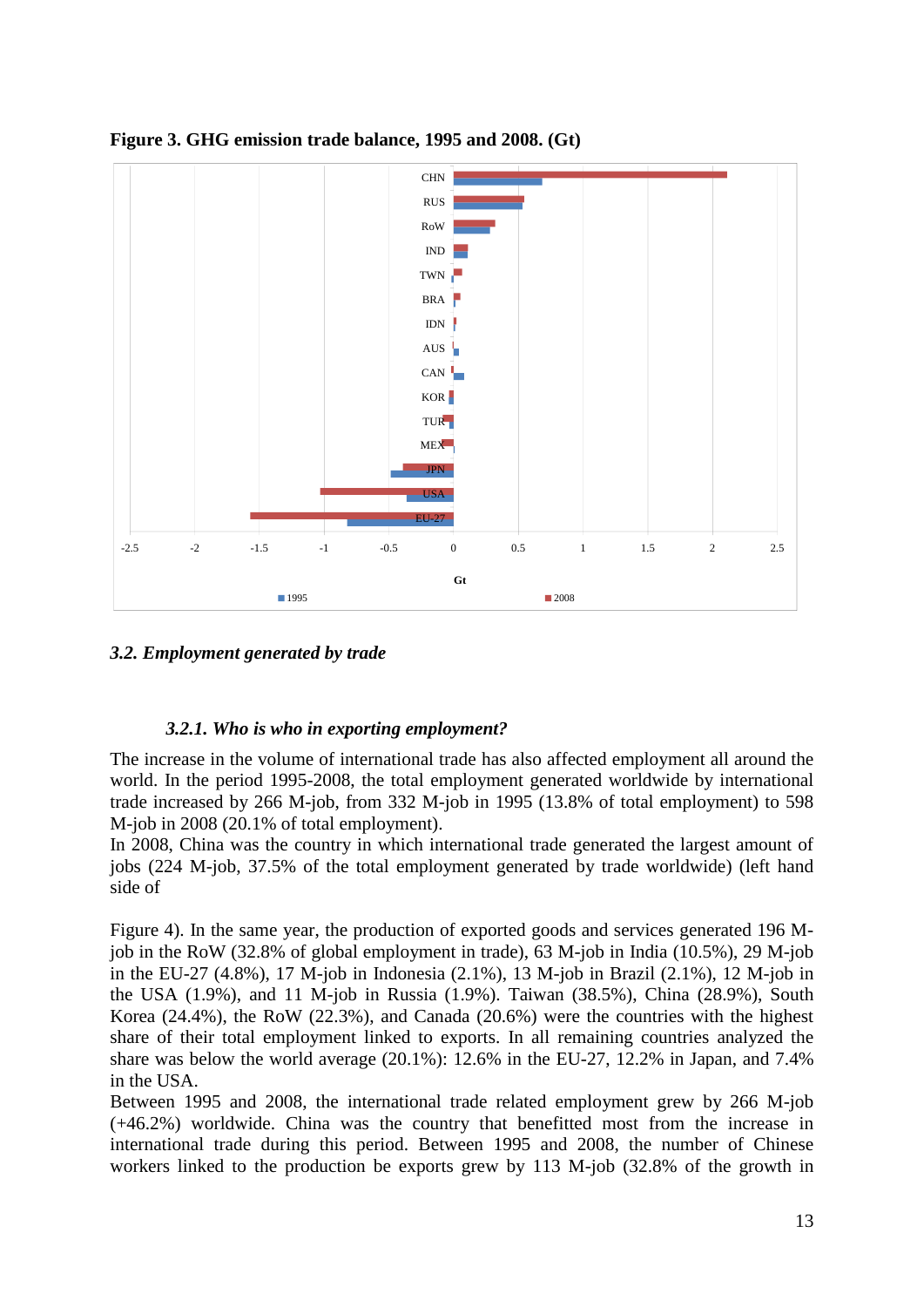global trade related employment), while the total employment in China grew by 94 M-job. In the RoW, the number of jobs embodied in exports grew by 91 M-job, equivalent to 37.5% of the growth in the global employment generated by trade, and to 31.8% of the employment growth in such region. The following regions also benefitted notably from the growth in the employment generated by international trade: India, with 29 M-job of new jobs linked to exports (34.9% of the change in the total employment in the country); the EU-27, with 10 Mjob (36%); Brazil, with 6.2 M-job (27.1%), and Indonesia 5.9 M-job (31.8%).

<span id="page-13-0"></span>

Figure 4: Global employment embodied in trade by country, 1995-2008. (M-job) **Emissions embodied in exports Emissions embodied in imports**

Note: AUS: Australia; BRA: Brazil; CAN: Canada; CHN: China; EU-27: European Union; IDN: Indonesia; IND: India; JPN: Japan; KOR: Korea; MEX: Mexico; RoW: Rest of the World; RUS: Russia; TWN: Taiwan; USA: United States of America.

At the sectorial level (Figure 5), 37.2% of the global employment linked to the production of exports was generated in agriculture; 6.3% in other services; around 5% in the textile industry, mining, retail trade, renting machinery and other business activities; and 3% in electrical equipment and inland transportation. Agriculture was the sector that employed most of the jobs linked to international trade, e.g. China (33.5%), RoW (52.8%), India (42.9%) and Brazil (36.4%). In the EU-27, the USA and Canada half of the employment generated by exports was linked to service activities.

In China, 35.3% of the employment embodied in exports was linked to primary sectors. There, one third of the jobs were employed in manufacturing industries, standing out the manufacture of textiles (7%), electrical and optical equipment (5%) and rubber and plastics (3.1%). In the EU-27 and the USA, basic and fabricated metals, electrical and optical equipment, machinery and transport equipment were the manufacturing industries that most benefitted from trade in terms of employment.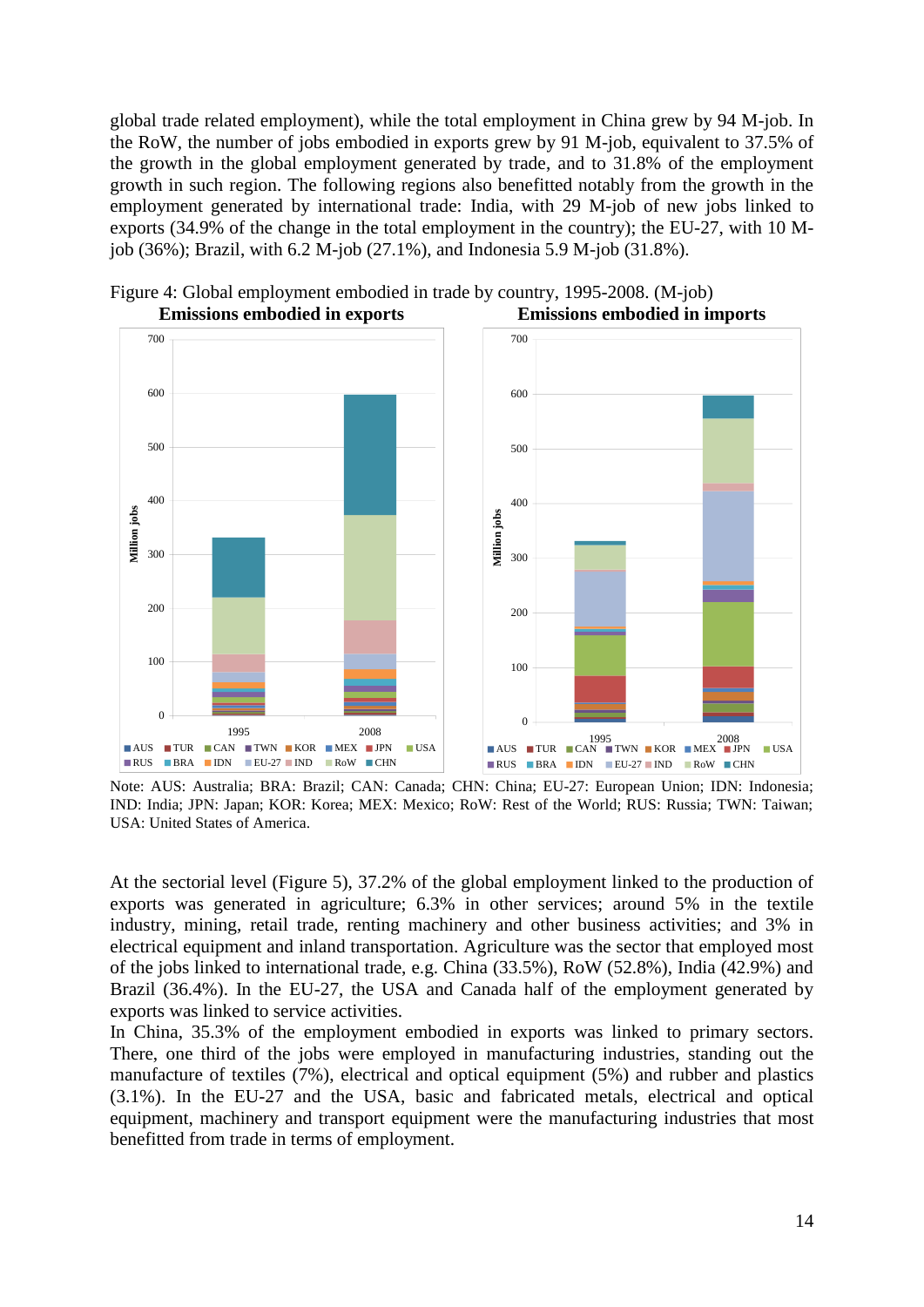#### <span id="page-14-0"></span>**Figure 5: Global employment embodied in trade by sector in selected countries, 2008. (Million jobs)**

#### **Error! Not a valid link.**

c17: Electricity, Gas and Water Supply; c2: Mining and Quarrying; c1: Agriculture, Forestry and Fishing; c12: Basic and Fabricated Metal; c9: Chemical Products; c11: Other Non-Metallic Mineral; c24: Water Transport; c34: Other Services; c25: Air Transport; c8: Coke, Refined Petroleum and Nuclear Fuel; c4: Textiles; c23: Inland Transport; c7: Pulp, Paper, Printing and Publishing; c3: Food, Beverages and Tobacco; c13: Machinery, Nec; c10: Rubber and Plastics; c14: Electrical and Optical Equipment; c30: Renting of M&Eq and Other Business Activities; c15: Transport Equipment; c26: Other Transport Services; c16: Other Manufactures; c22: Hotels and Restaurants; c6: Wood Products; c20: Wholesale Trade; c21: Retail Trade; c5: Leather Footwear.

# *3.2.2. Who is who in importing employment?*

The right hand side of

[Figure](#page-13-0) 4 depicts the number of jobs generated worldwide by each country's imports. The EU-27 is the leading geographical area in creating jobs elsewhere through its imports. In 2008, almost 28% (165 M-job) of the total employment generated by international trade was due to the EU-27 imports. The imports of the RoW generated 19.8% of the total employment embodied in international trade (118 M-job) while the USA generated 19.7% (118 M-job); China, 7% (42 M-job) and Japan 6.6% (39 M-job). Between 1995 and 2008, the RoW showed the highest increase in terms of employment generated by imports (+73 M-job), followed by the EU-27 (+65 M-job), the USA (+44 M-job), China (+34 M-job) and Russia (+16 M-job).

Comparing the employment generated abroad by each country´s imports and its total employment, Australia (97.3%), Canada (91.7%), the USA (77.6%), the EU-27 (72.1%) and South Korea (66.5%) ranked among the highest. On the contrary, India (3.2 %), China (5.6 %), Indonesia (6.3 %), Brazil (9.1 %) and the RoW (13.4%) showed the lowest rate of imported employment over their national totals.

Table A2 of the appendix shows a matrix of bilateral flows of employment embodied in trade for the year 2008. The RoW, China, and India were the regions that most benefitted from the EU-27 imports, being the number of jobs generated in those countries 70, 55, and 18 M-job, respectively. The employment generated by trade in the RoW is mainly linked to exports to the EU-27 (35.9%), the USA (21.3%), China (13.1%) and Japan (7.9%). In China, exports to the RoW amounted to 28.3% of the Chinese embodied employment in exports, while the exports to the EU-27 and the USA amounted 24.7% and 19.6%, respectively. Almost 50% of the employment generated by international trade in the EU-27 was linked to exports to the RoW, 17% to the USA, and 9.8% to China. The main trade partners of the USA in terms of embodied employment in exports were the RoW (34.8%), the EU-27 (23.1%), Canada (10.9%), China (8.3%) and Mexico (6.6%). Finally, exports to the USA generated 59.2% of the jobs linked to trade in Mexico and 55%, in Canada.

#### *3.2.3. Who is net exporter and net importer of employment?*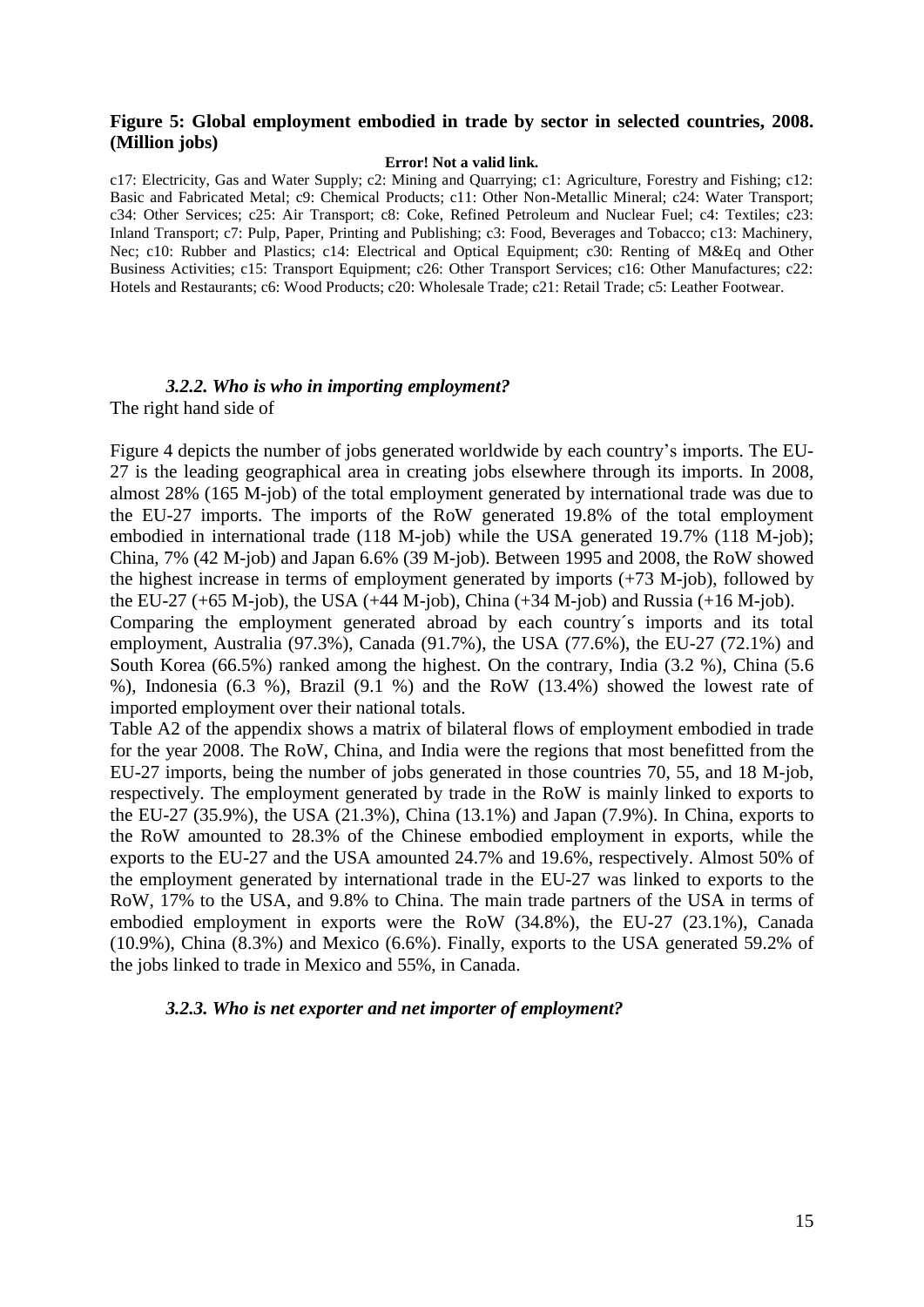[Figure](#page-15-0) 6 shows the employment trade balance for the years 1995 and 2008. In 2008, the EU-27 and the USA were the largest net employment importers through international trade, with a negative employment trade balance of 136 and 107 M-job, respectively. Japan, Canada, Russia, South Korea, Australia, Turkey and Taiwan are also net employment importers, though their trade deficits are lower in absolute terms than those of the EU-27 and the USA. Conversely, China led the group of countries that benefitted most from international trade in terms of net employment. In 2008, China was the world's largest net employment recipient, with 182 M-job (23.5% of its total employment), followed by the RoW (78 M-job and 8.8% of its total employment), India (48 M-job, 10.3%), and Indonesia (11 M-job, 10.2).

<span id="page-15-0"></span>Between 1995 and 2008, the employment trade balance (in absolute values) has increased, especially in the case of the EU-27 and the USA. The net transfers of employment from the EU-27 and the USA to other regions have increased since 1995 by a factor of 1.7 each (with a growth of 55 and 43 M-job, respectively).  ${}^{5}$ At the same time, the net employment transfers received by China have increased by a factor of 1.8 (+78 M-job).

 $\overline{a}$ 

<sup>&</sup>lt;sup>5</sup> At this point, the reader should be aware that a shift moving into the direction of replacing imports by domestic production would not necessarily bring the same amount of jobs as those actually created in the exporting countries. It is self-evident that this is fully dependent on many factors such as productivity, efficiency and technological differences between exporting and importing countries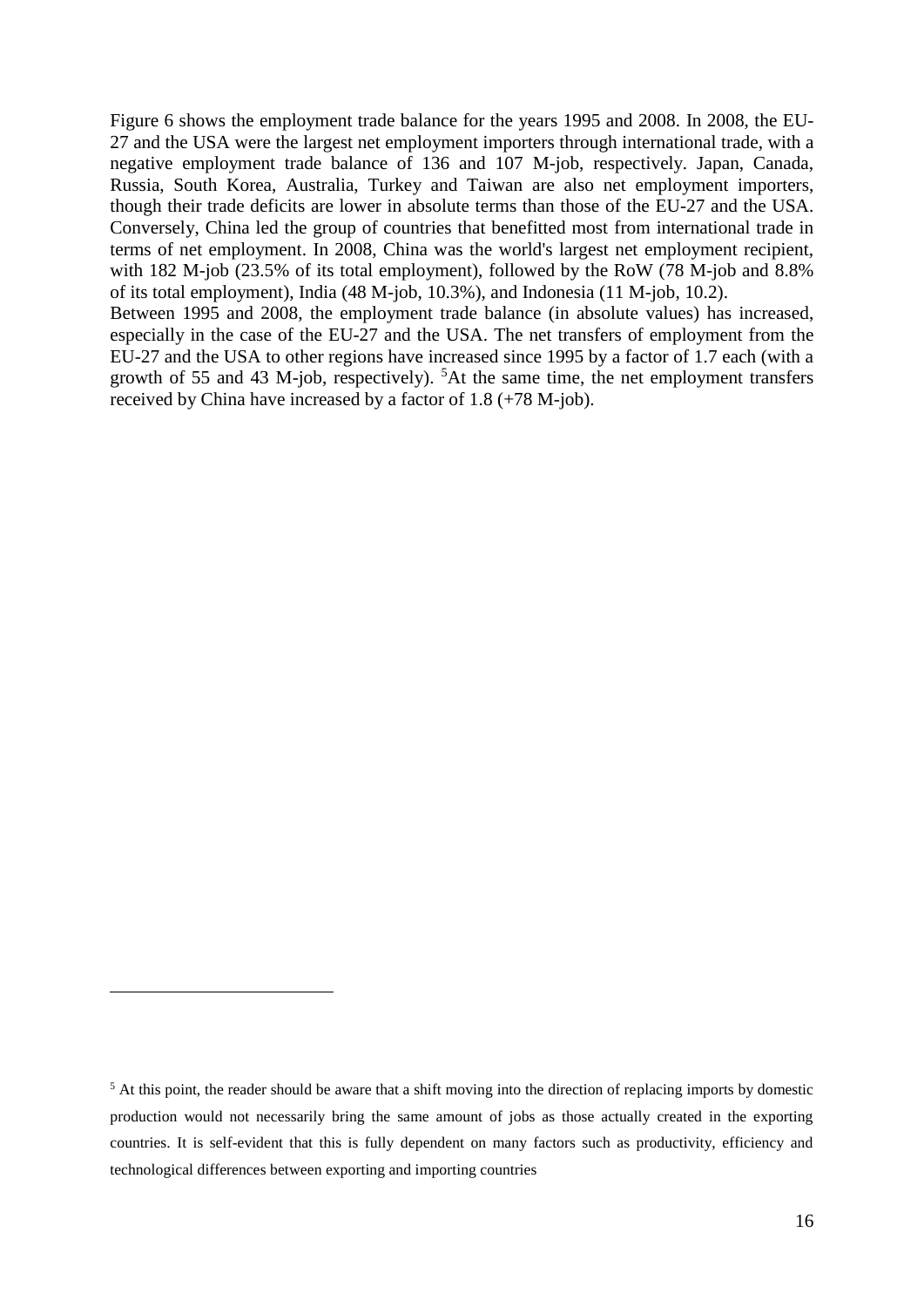



## **4. Discussion**

 $\overline{a}$ 

## *4.1. Relevance of the results*

The international community is currently involved in a negotiation process for a new implementation agreement of the United Nations Framework Convention on Climate Change. The agreement currently in force, the Kyoto Protocol, only establishes emissions targets for a limited group of developed countries (Annex B countries<sup>6</sup>), while the remaining countries do not have limits to their GHG emissions. In this sense, Annex B countries can benefit from the consumption of goods and services imported from non-Annex B countries, and at the same time reduce their emissions by "shifting" these emissions to non-Annex countries. Moreover, since the climate legislation is more lax in non-Annex countries, there is a risk of carbon leakage from Annex-B to non Annex-B countries.

<sup>&</sup>lt;sup>6</sup> The list of Annex B countries of the Kyoto protocol includes: Australia, Bulgaria, Canada, Croatia, Czech Republic, Estonia, the EU-15, Hungary, Iceland, Japan, Latvia, Liechtenstein, Lithuania, Monaco, New Zealand, Norway, Poland, Romania, Russian Federation, Slovakia, Slovenia, Switzerland, Ukraine, the USA.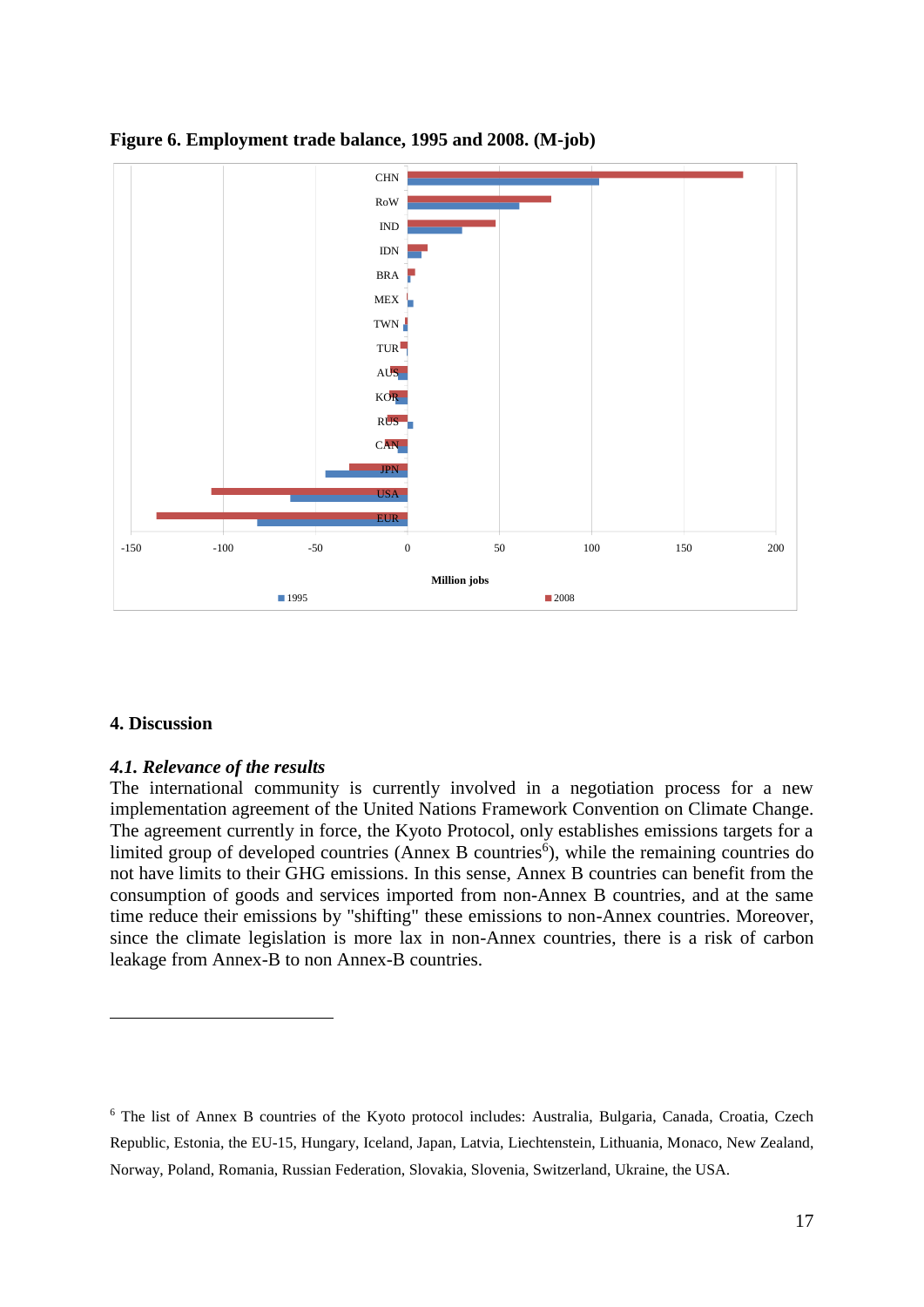International trade eases these processes of relocation of pollution, allowing the accomplishment of emission targets at the national level; however, at the global level, the emissions do not necessarily decrease. Indeed, one of the key elements of the post-Kyoto debate is the question of the allocation of the responsibilities for emissions among countries and the "transfers" of emissions between countries via internationally. According to the consumer responsibility principle, emission importer countries should bear more responsibility for those emissions. This position is supported by some emerging economies that have been leading the growth of global emissions during the last decade and a half, such as China. These countries argue that, as it has been demonstrated by several studies (Weber et al., 2008, Davis and Caldeira, 2010, Peters et al., 2011), an increasing part of their emissions are released when producing goods and services that are consumed by developed countries (Zhang, 2011). However, this approach ignores that exporting countries simultaneously obatin important economic benefits from the production of those goods, and, therefore, from releasing GHGs to the atmosphere. Hence, negotiation positions claiming a raise of the share of the burden of climate change of the developed countries (as net emission importers or consumers), should bear in mind that this may lead to a reduction in their imports from developed countries and, therefore, could have negative economic consequences on developing countries. Indeed, this argument is supported by our calculations: in the year 2008, 24% of global GHG emissions and 20.1% of total worldwide employment were linked to international trade. Those figures definitely lead to the conclusion that employment, environment and trade must go hand in hand and their joint importance should not be ignored when allocating the responsibilities of GHG emissions embodied in international trade.

## *4.2. Who are the key players of this game?*

China, the EU-27, and the USA are key players of trading jobs for emissions due to:

(a) *Their quantitative importance as top exporters/importers of GHG emissions and employment*; in the case of China, this relevance derives from its role as both top emission and top employment exporter (jobs receiver). China exports 30% of the GHG emissions embodied in international trade and hosts 37.5% of the employment generated through international trade. On other hand, the EU-27 and the USA take advantage from the GHG emitted abroad to satisfy their domestic final demands, but they also create employment in other countries through their imports. The EU-27 and the USA were the destination of 25% and 18.4% of the GHG emissions embedded in international trade. They also were the regions that contributed most to the creation of employment abroad through their imports (28% and 19.7% of the employment generated by trade worldwide, respectively).

(b) *The quantitative importance of export/import related GHG emissions and employment over national totals*; China shows a high dependence on its exports: 28.9% of Chinese employment and 33.6% of its national emissions are devoted to the production of exports to satisfy the final demand of other countries. Conversely, the EU-27 is highly dependent on its imports: the emissions embodied in the EU-27 imports are equivalent to 46.3% of its domestic emissions. China and the EU-27 should therefore pay especial attention to issues related to trade, employment and emissions, since their socio-economic structures seem to be very sensitive to them.

# *4.3. A possible way forward*

Different options for including trade issues in climate polices have been suggested. These measure include, among others, the use of trade-based mechanisms -such as border-tax adjustments- or the adjustment of the emissions inventories to trade (Peter and Hertwich,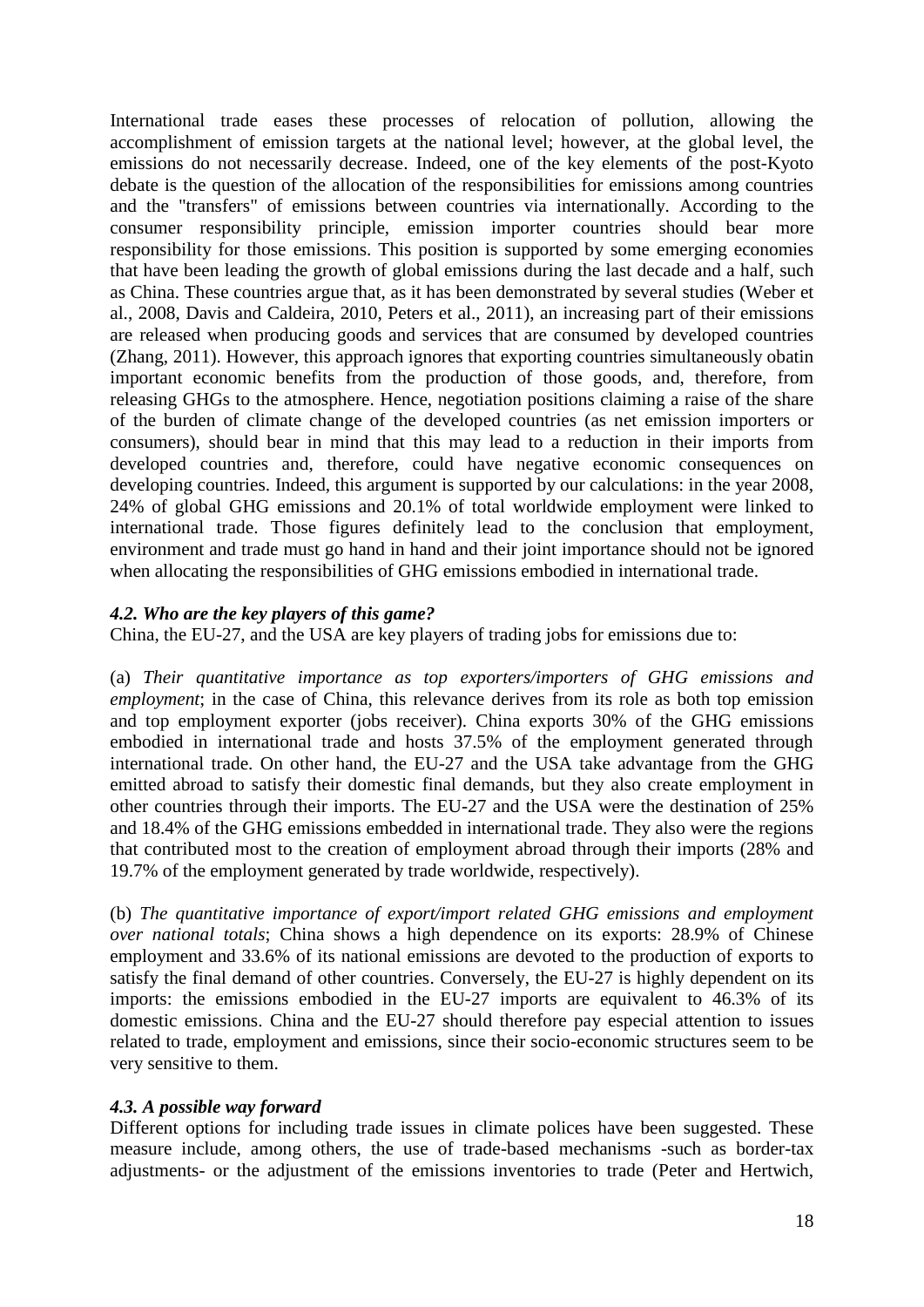2008). Policy options can have economic consequences that should be analysed carefully. When assessing these options for reducing the emissions linked to international trade and their economic implications, it is important to analyze not only the countries where emissions and employment are generated, but also the sectors involved. According to our analysis, the most emission intensive sectors do not necessarily have to be the most employment intensive. This can be observed by comparing the landscapes of [Figure 2](#page-8-0) and [Figure 5](#page-14-0) and by looking at Table 1.

|                                                                                   | Share of GHG<br>emissions<br>embodied in<br>exports |         | Share of<br>employment<br>emissions<br>embodied in<br>exports |         |       | Employment in<br>exports /<br>Emissions in<br>exports<br>(iobs / 1000<br>tCO <sub>2</sub> e |
|-----------------------------------------------------------------------------------|-----------------------------------------------------|---------|---------------------------------------------------------------|---------|-------|---------------------------------------------------------------------------------------------|
|                                                                                   | Goods                                               | Sectors | Goods                                                         | Sectors | Goods | <b>Sectors</b>                                                                              |
| <b>Electrical and Optical Equipment</b>                                           | 12.4%                                               | 0.8%    | 11.7%                                                         | 4.1%    | 55    | 297                                                                                         |
| Mining and Quarrying                                                              | 11.6%                                               | 13.6%   | 6.3%                                                          | 6.6%    | 32    | 29                                                                                          |
| <b>Basic Metals and Fabricated Metal</b>                                          | 10.9%                                               | 10.0%   | 4.5%                                                          | 2.9%    | 24    | 17                                                                                          |
| <b>Chemicals and Chemical Products</b>                                            | 9.6%                                                | 7.0%    | 4.3%                                                          | 1.7%    | 26    | 14                                                                                          |
| Agriculture, Hunting, Forestry and Fishing                                        | 6.3%                                                | 12.6%   | 13.8%                                                         | 34.9%   | 129   | 163                                                                                         |
| Coke, Refined Petroleum and Nuclear Fuel                                          | 5.8%                                                | 4.0%    | 2.0%                                                          | 0.2%    | 20    | $\overline{3}$                                                                              |
| <b>Transport Equipment</b>                                                        | 4.6%                                                | 0.4%    | 4.0%                                                          | 1.3%    | 51    | 189                                                                                         |
| <b>Textiles and Textile Products</b>                                              | 4.5%                                                | 0.7%    | 10.8%                                                         | 5.1%    | 140   | 448                                                                                         |
| Machinery, Nec                                                                    | 4.4%                                                | 0.4%    | 3.8%                                                          | 1.8%    | 51    | 278                                                                                         |
| Food, Beverages and Tobacco                                                       | 4.3%                                                | 0.5%    | 8.7%                                                          | 1.6%    | 118   | 180                                                                                         |
| <b>Water Transport</b>                                                            | 3.3%                                                | 3.9%    | 1.0%                                                          | 0.5%    | 18    | $\overline{7}$                                                                              |
| Manufacturing, Nec; Recycling                                                     | 2.8%                                                | 1.2%    | 4.5%                                                          | 2.6%    | 94    | 127                                                                                         |
| <b>Inland Transport</b>                                                           | 2.7%                                                | 4.0%    | 1.7%                                                          | 3.6%    | 37    | 52                                                                                          |
| Renting of M&Eq and Other Business<br>Activities                                  | 2.6%                                                | 0.8%    | 4.6%                                                          | 4.2%    | 104   | 317                                                                                         |
| Other Non-Metallic Mineral                                                        | 2.1%                                                | 3.5%    | 0.6%                                                          | 0.7%    | 18    | 11                                                                                          |
| Air Transport                                                                     | 2.0%                                                | 2.2%    | 0.8%                                                          | 0.3%    | 23    | 8                                                                                           |
| <b>Rubber and Plastics</b>                                                        | 1.8%                                                | 1.2%    | 1.8%                                                          | 1.9%    | 58    | 94                                                                                          |
| Wholesale Trade and Commission Trade,<br>Except of Motor Vehicles and Motorcycles | 1.4%                                                | 0.3%    | 2.4%                                                          | 3.4%    | 99    | 582                                                                                         |
| Electricity, Gas and Water Supply                                                 | 1.3%                                                | 28.7%   | 0.1%                                                          | 0.7%    | 6     | $\mathbf{1}$                                                                                |
| Other Community, Social and Personal<br>Services                                  | 1.0%                                                | 2.0%    | 2.4%                                                          | 6.3%    | 141   | 188                                                                                         |
| Rest                                                                              | 4.5%                                                | 2.2%    | 10.3%                                                         | 15.5%   | 135   | 423                                                                                         |
| Total                                                                             | 100.0%                                              | 100.0%  | 100.0%                                                        | 100.0%  | 59    | 59                                                                                          |

**Table 1. GHG emission and employment embodied in exports: 2008.**

Source: Own elaboration.

Table 1 shows that electrical and optical equipment goods were responsible in 2008 for 12.4% of the emissions and for 11.7% of the total employment embedded in global exports. However, manufacturing industry producing such goods only contributed to 0.8% of the emissions and 4.1% of the employment. Using such information, it is estimated that a reduction in the exports/imports of electrical and optical equipment which decreases the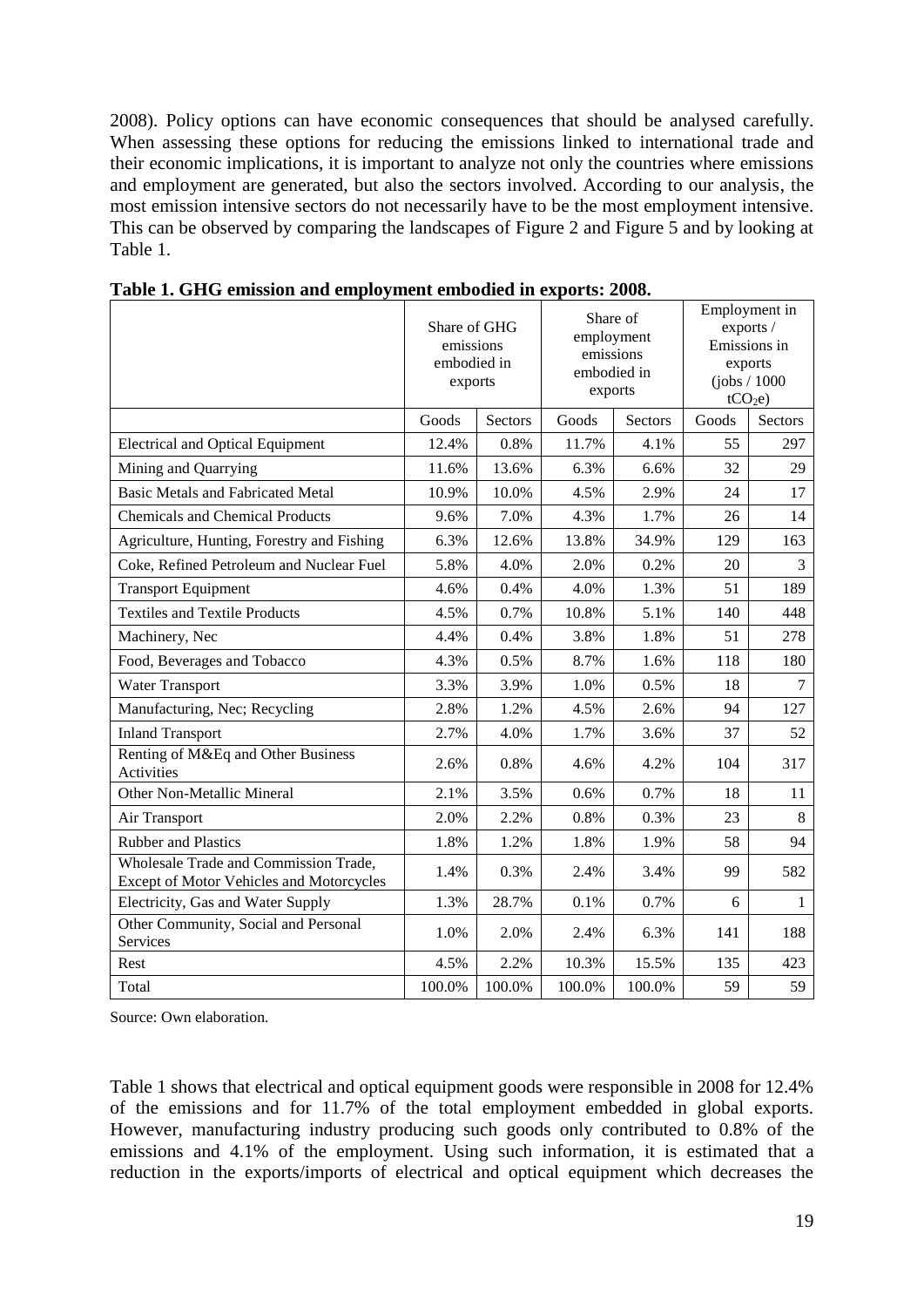emissions by 1000 tCO<sub>2</sub>e, would bring a reduction of 55 jobs in the whole economy. However, policy measures focused on emission reductions in the electricity, gas and water supply industries would involve, *ceteris paribus*, only 1 job less per 1000 tCO<sub>2</sub>e reduction in emissions. Additionally, the benefits in terms of emission reductions would be really significant as this industry is responsible for nearly 30% of the total emissions embedded in trade. Therefore, policy measures aiming to reduce the emissions generated in the electricity products industry are rather more recommendable than reducing directly the imports of other goods, such as electrical and optical equipment. To sum up, from a global perspective, it would be better to prioritise measures oriented to those commodities/sectors with the greatest potential for reducing the emissions and the least impact on employment or, in other words, with the highest emission intensities per job.

One way of favouring the reduction of the emissions embodied in trade but minimising the economic impact on exporting countries, would be sharing the responsibility among the trade partners. For instance, the Clean Development Mechanism (CDM) of the Kyoto Protocol seems to be a good tool for sharing the efforts for reducing emissions (IPCC, 2007). CDM allows Annex I countries to meet part of their reduction targets by investing in projects that reduce the emissions in developing countries. In this sense, the reduction of emissions embodied in exports at the sectorial level could be based on the improvement of the production technologies. Although technological change has contributed notably to offset the growth in GHG emissions during the last years, there is still room for progress in this direction. The change in the emissions due to technological change is closely related to the reduction of the emission intensity of an economy, measured as the quotient between the emissions and total output.

[Figure 7](#page-19-0) shows emission intensities in the EU-27, China and India for the most emission intensive industries of the manufacturing sectors. For all sectors analysed, China and India showed a ratio of GHG emissions per unit of output much higher than in the EU-27. The gap existing between China and India with respect to the EU-27 could be interpreted as an improvement potential (in terms of cleaner technologies) of these emerging economies. This gap is especially relevant for the electricity sector.

<span id="page-19-0"></span>**Figure 7: Gap of the sectorial GHG emissions per unit of output in China and India with respect the EU, 2008. (tCO2e/million \$)**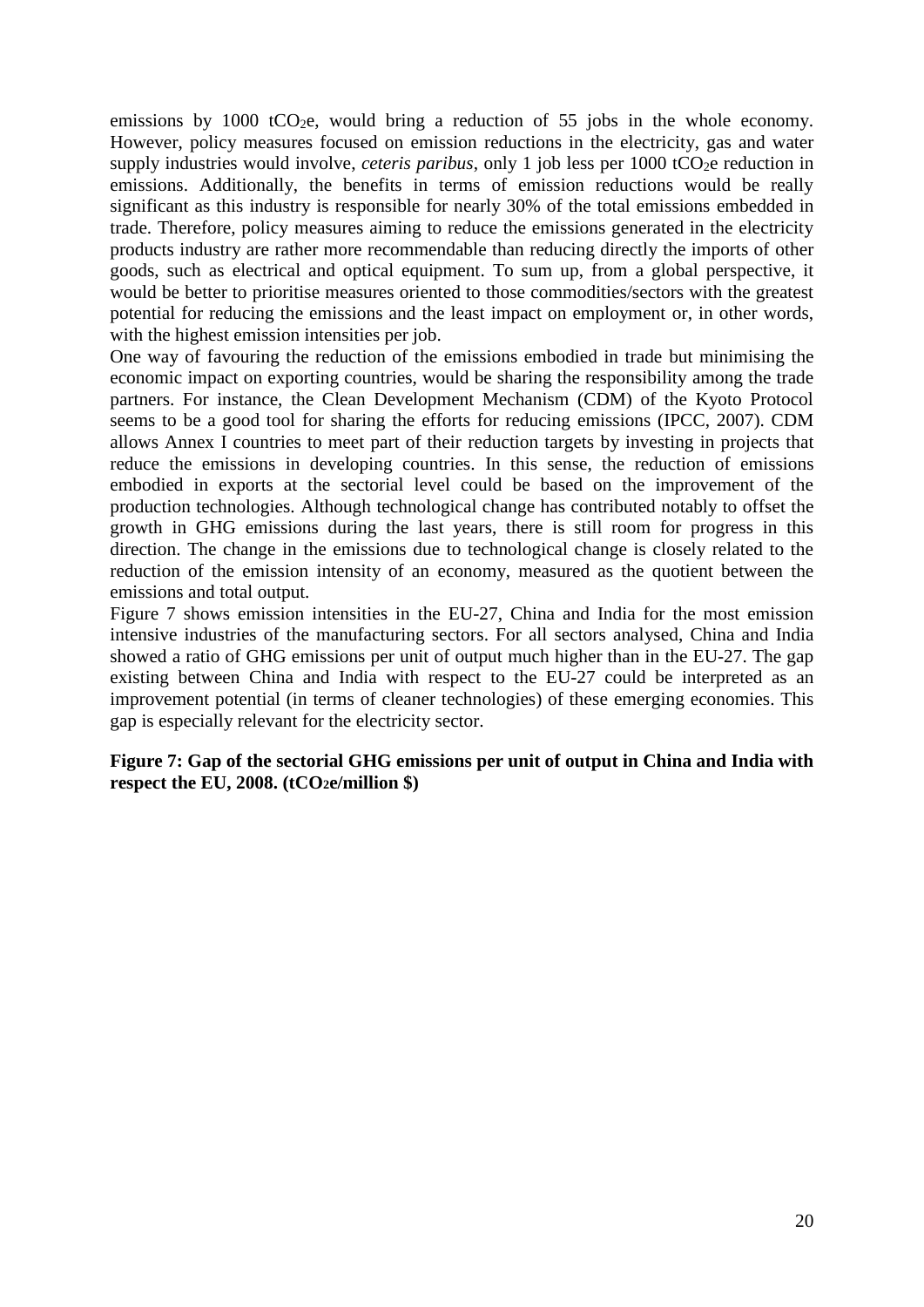

## **5. Conclusions**

During the last two decades, developed countries have obtained environmental benefits in the form of reductions of greenhouse gas emissions by displacing them outside their national borders. This situation has led developing countries to argue in climate change international negotiations that developed countries were actually one of the main contributors to their emissions provided for those goods and services produced and mostly conveyed to developed countries' markets. This so-called consumer responsibility argument is becoming increasingly important in international policy negotiations and has led recently to policy proposals aimed at includes trade issues in climate change mitigation. So, the rules of the game are changing progressively and a new global perspective should be envisaged, so that worldwide emissions are reduced at the least cost.

In our view, far from them being effective, we argue that such reductions in the emissions embedded in international trade could lead as well to losses in associated employment, especially in developing countries, which incidentally also gain economic benefits from the displacement of emissions made by developed countries. As a result, we support in this paper the idea of including both the economic benefits of developing countries and the environmental benefits of developed countries in international negotiations, so that global emissions are reduced effectively and with the least cost in exporting countries. In this sense, it is important to highlight that whenever policy measures shall be discussed with the purpose of reducing emissions, their repercussions on employment must be taken into account in order to decide whether to affect the production/consumption of products or directly conceive policy measures affecting the specific sectors producing them.

Our arguments have been supported by a detailed quantitative analysis throughout the paper. Our results show the importance of policies oriented to share the emissions responsibilities embodied in trade between producers and consumers countries. On the one hand, importing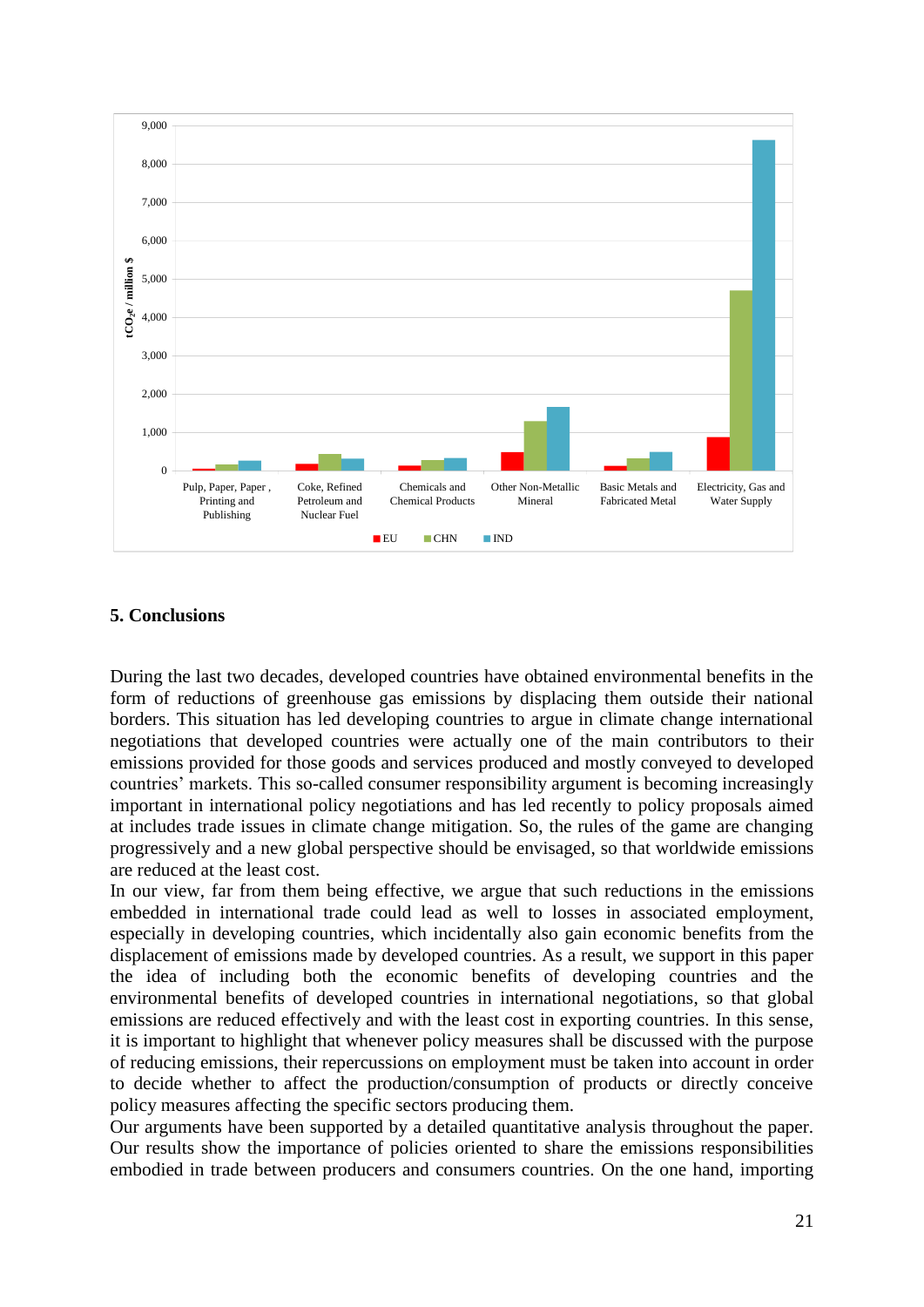countries obtain environmental benefits by displacing emissions outside their national borders; on the other hand, exporting countries benefit from employment generation and economic growth. For this reason, it is even more important to extend the scope of the emission reduction debate by including both the environmental benefits obtained by importing countries and the economic benefits obtained by exporting countries into the analysis. We think that our suggestions would greatly improve global environmental and economic benefits within the context of international climate change negotiations.

## **Disclaimer**

The views expressed in this paper belong to the authors and should not be attributed to the European Commission or its services.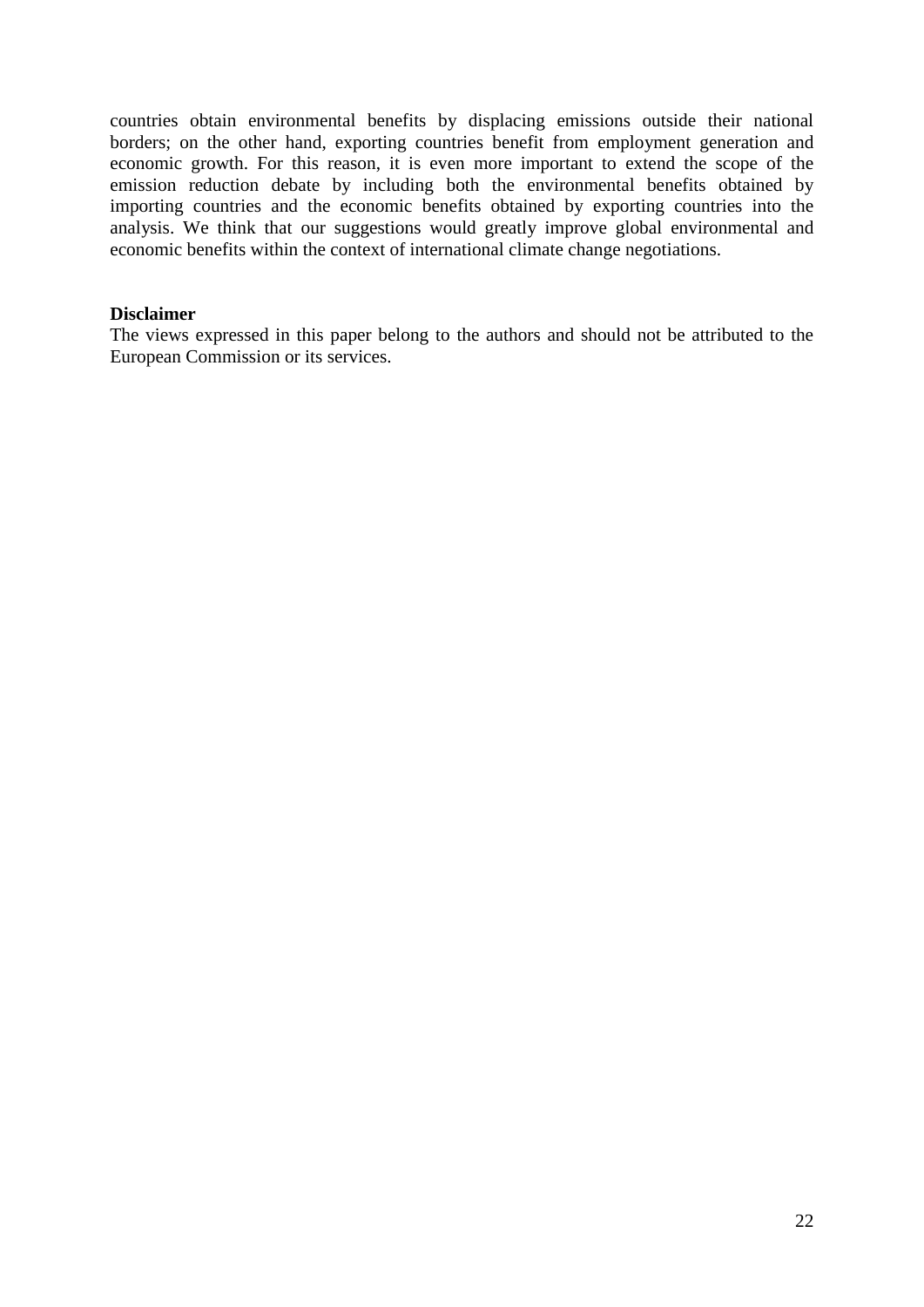#### **References**

- Davis S., Caldeira K., 2010. Consumption-based accounting of CO2 emissions. Proceedings of the National Academy of Sciences of the USA, 107, 5687-5692.
- Hertwich E.G., Peters G.P., 2009. Carbon footprint of nations: A global trade-linked analysis. Environmental Science and Technology, 45, 6414-6420
- IPCC, 2006. IPCC Guidelines for National Greenhouse Gas Inventories. Prepared by te National Greenhouse Gas Inventories Programme (Institute for Global Environmental Strategies, Japan).
- Muradian, R., O'Connor, M., Martinez-Alier, J., 2002. Embodied pollution in trade: Estimating the "Environmental load displacement" of industrialised countries. Ecological Economics, 41, 51-65
- Peters, G.P., 2008. From production-based to consumption-based national emission inventories. Ecolocigal Economics, 65, 13-23
- Peters, G.P., Hertwich, D.G., 2008. CO<sub>2</sub> embodied in international trade with applications for global climate policy. Environmental Science & Technology, 42, 1401-1407.
- Peters, G.P., Marland, H., Hertwich, E.G, Saikku, L., Rautiainen, A., Kauppi, P., 2009. Trade, transport and sinks extend the carbon dioxide responsibility of countries. Climate Change, 97, 379-388
- Peters, G.P., Minx, J.C., Weber, C.L., Edenhofer, O., 2011. Growth in emission transfer via international trade from 1990 to 2008. Proceedings of the National Academy of Sciences of the USA, 108, 8903-8908.
- Raupach M.R., 2007. Global and regional drivers of accelerating  $CO<sub>2</sub>$  emissions. Proceedings of the National Academy of Sciences, 104, 10288-10293
- Sousa, N., Rueda-Cantuche, J.M., Arto, I., Andreoni, V, 2012. Extra-EU exports and employment. Chief Economist Note, Issue 2, DG TRADE, European Commission: Brussels,

http://trade.ec.europa.eu/doclib/docs/2012/may/tradoc\_149511.%202\_24.05.2012.pdf

- Su, B., Ang, B.W., 2012. Structural decomposition analysis applied to energy and emissions: Some methodological developments. Energy Economics, 34, 177-188
- Timmer, M., et al., 2012. The World Input‐ Output Database (WIOD): Contents, Sources and Methods, Frameork Programme 7 WIOD Project funded by the European Commission; free access at:

[http://www.wiod.org/publications/source\\_docs/WIOD\\_sources.pdf](http://www.wiod.org/publications/source_docs/WIOD_sources.pdf)

- United Nations Framework convention on Climate Change, 1997. The Kyoto Protocol to the United Nations convention on Climate Change.
- Weber, C.L., Peters, G.P., Guan, D., Hubacek, K., 2008. The contribution of Chinese exports to climate change. Energy Policy, 36, 3572-3577
- Wiedmann, T., 2009. A review of recent multi-region input-output models used for consumption-based emission and resource accounting. Ecological Economics, 69, 211-222
- Wiedmann, T., Wilting, M., Lenzen, M., Lutter, S., Viveka, P., 2011. Quo Vaqdis MRIO? Methodological, data and institutional requirements for multi-region input-output analysis. Ecological Economics, 65, 15-26.
- Wyckoff A.W., Roop J.M, 1994. The embodiment of carbon in imports of manufactured products: implications for international agreements on greenhouse gas emissions. Energy Policy, 22, 187-194.
- Zhang, Z.X., 2011. Who should bear the cost of China's carbon emissions embodied in goods for exports? East West Centre Working Papers, Economic Series 122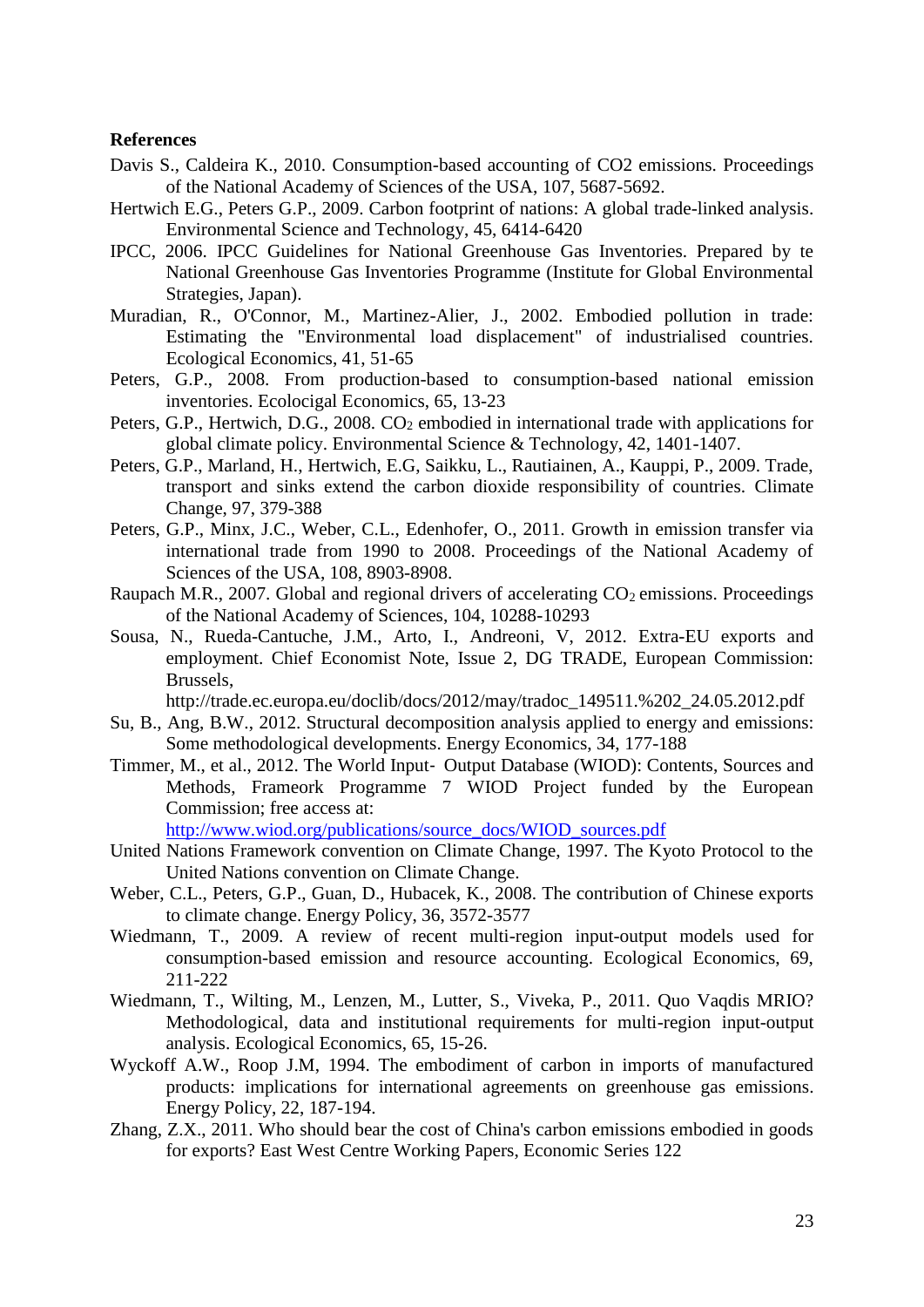|                      | <b>AUS</b> | <b>BRA</b> | CAN   | <b>CHN</b> | EU-27   | $\mathbf{IND}$ | <b>IDN</b> | <b>JPN</b> | <b>KOR</b> | <b>MEX</b> | <b>RUS</b> | <b>TWN</b> | <b>TUR</b> | <b>USA</b> | RoW     | <b>Total Exports</b> |
|----------------------|------------|------------|-------|------------|---------|----------------|------------|------------|------------|------------|------------|------------|------------|------------|---------|----------------------|
| <b>AUS</b>           | 0.5        | 1.2        | 2.8   | 29.9       | 21.3    | 4.5            | 4.2        | 23.3       | 7.4        | 1.4        | 1.9        | 2.9        | 1.0        | 17.8       | 45.5    | 165.6                |
| <b>BRA</b>           | 1.3        | 0.3        | 3.5   | 30.7       | 61.1    | 1.6            | 1.4        | 8.3        | 3.5        | 2.3        | 6.1        | 1.0        | 1.5        | 23.3       | 64.3    | 210.2                |
| CAN                  | 2.6        | 4.9        | 1.7   | 16.2       | 38.4    | 3.4            | 1.6        | 11.7       | 2.8        | 6.5        | 2.1        | 1.2        | 1.3        | 131.4      | 36.3    | 262.0                |
| <b>CHN</b>           | 65.2       | 40.2       | 84.5  | 19.3       | 651.6   | 79.5           | 36.6       | 212.7      | 93.9       | 41.7       | 77.5       | 27.8       | 26.8       | 579.2      | 807.2   | 2,843.7              |
| EU-27                | 14.7       | 17.5       | 21.3  | 66.0       | 20.4    | 16.3           | 6.1        | 30.1       | 12.3       | 13.8       | 34.1       | 6.4        | 19.9       | 144.4      | 380.0   | 803.4                |
| <b>IND</b>           | 4.9        | 4.8        | 15.7  | 33.1       | 93.9    | 0.8            | 4.7        | 14.5       | 5.7        | 3.5        | 6.3        | 3.1        | 3.9        | 68.3       | 111.1   | 374.4                |
| <b>IDN</b>           | 4.1        | 1.3        | 1.8   | 14.7       | 25.1    | 5.5            | 0.2        | 19.6       | 5.7        | 1.1        | 1.9        | 2.4        | 1.4        | 17.3       | 35.3    | 137.3                |
| <b>JPN</b>           | 4.8        | 2.6        | 5.0   | 40.1       | 37.4    | 3.2            | 4.8        | 1.8        | 11.0       | 3.8        | 6.2        | 7.1        | 1.5        | 38.1       | 87.8    | 255.2                |
| <b>KOR</b>           | 3.2        | 2.4        | 3.5   | 37.5       | 34.2    | 3.6            | 3.6        | 14.1       | 0.5        | 3.3        | 5.8        | 2.3        | 2.2        | 28.0       | 69.7    | 213.9                |
| <b>MEX</b>           | 0.5        | 0.9        | 4.4   | 2.2        | 10.7    | 0.6            | 0.2        | 2.1        | 0.5        | 0.5        | 0.5        | 0.2        | 0.3        | 54.9       | 10.2    | 88.5                 |
| <b>RUS</b>           | 7.9        | 10.6       | 7.8   | 49.5       | 332.0   | 12.9           | 6.7        | 31.7       | 14.0       | 6.7        | 3.6        | 4.6        | 27.0       | 80.1       | 182.7   | 777.9                |
| <b>TWN</b>           | 2.8        | 2.0        | 3.2   | 31.2       | 28.1    | 2.1            | 1.8        | 18.4       | 3.1        | 2.2        | 1.9        | 0.3        | 1.1        | 30.1       | 33.0    | 161.3                |
| <b>TUR</b>           | 0.4        | 0.3        | 0.7   | 1.4        | 22.9    | 0.6            | 0.3        | 0.7        | 0.3        | 0.3        | 3.4        | 0.1        | 0.1        | 4.4        | 19.1    | 54.9                 |
| <b>USA</b>           | 10.8       | 12.7       | 80.0  | 64.0       | 152.3   | 11.6           | 6.0        | 49.0       | 17.8       | 62.8       | 8.6        | 9.8        | 5.7        | 24.7       | 216.0   | 731.7                |
| RoW                  | 49.7       | 56.5       | 44.3  | 295.7      | 843.9   | 117.8          | 36.4       | 209.1      | 70.3       | 31.2       | 72.9       | 27.5       | 45.0       | 520.0      | 76.0    | 2,496.2              |
| <b>Total Imports</b> | 173.4      | 158.3      | 280.2 | 731.6      | 2,373.3 | 264.0          | 114.4      | 647.0      | 248.7      | 181.0      | 232.8      | 96.7       | 138.7      | 1,762.0    | 2,173.9 | 9,575.9              |

**Table A1. GHG emissions embodied in exports and imports by country, 2008. (Million tCO2e)**